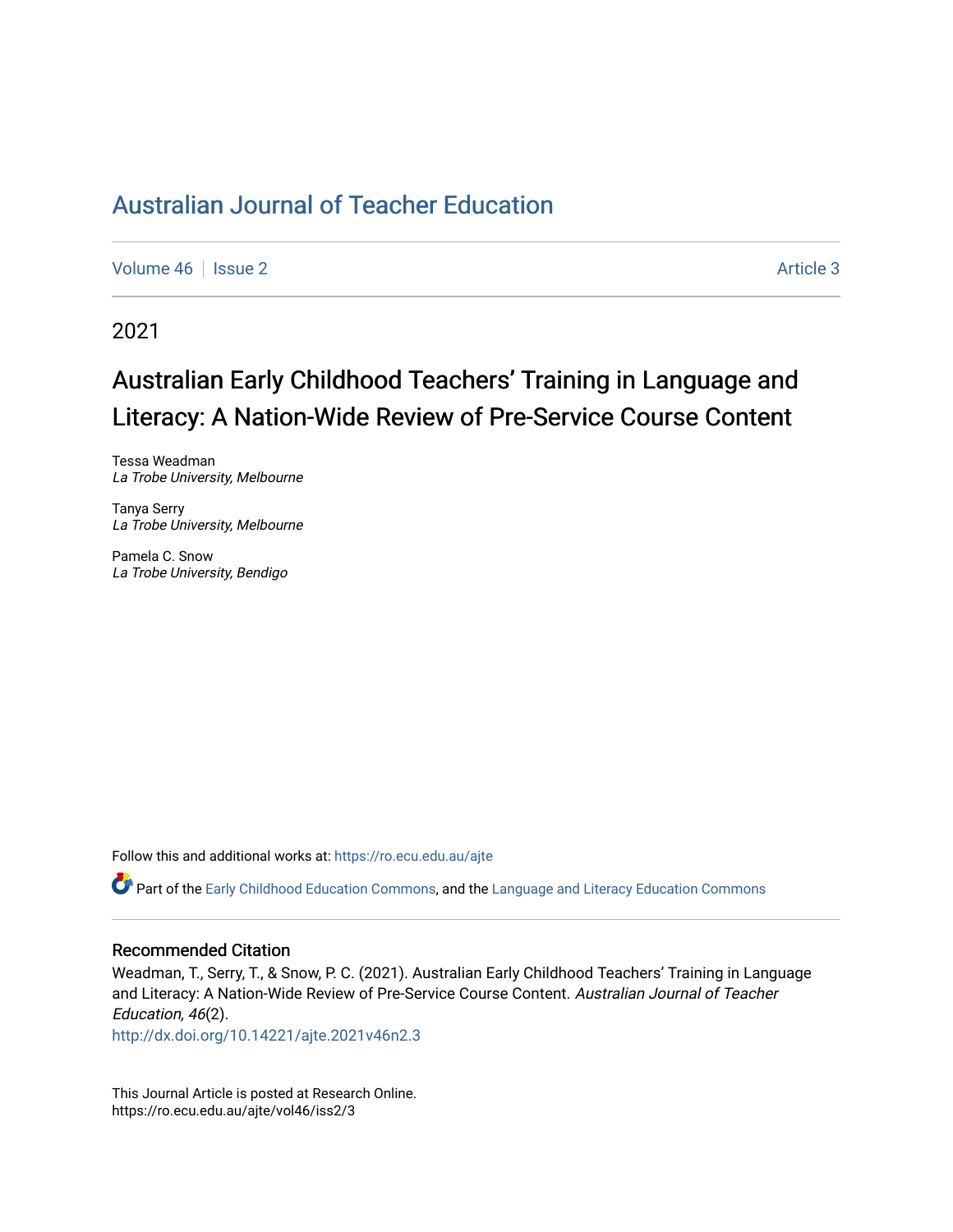## **Australian Early Childhood Teachers' Training in Language and Literacy: A Nation-Wide Review of Pre-Service Course Content**

Tessa Weadman Tanya Serry Pamela C. Snow La Trobe University, Bendigo Campus, Victoria

*Abstract: Early childhood teachers are well-positioned to maximise preschoolers' development in oral language and emergent literacy; both of which are vital predictors of academic success at school. Research investigating their pre-service training in language and emergent literacy remains limited. This issue is addressed in the present study, with the first nation-wide review of the oral language and emergent literacy course content across all 84 Australian early childhood teacher pre-service courses. Qualitative Content Analysis was employed to gain an overview of language and emergent literacy teaching content reported in publicly available course documents. Study findings demonstrated large variation in the oral language and emergent literacy course content reported. The results showed that course content on the structure of language and code-related skills including phonological awareness and concepts of print, do not feature prominently across pre-service course documents. Further, course content on evidence-based strategies to foster children's oral language and emergent literacy development, such as dialogic book reading, and intentional adult-child interactions were also limited. Findings are discussed with respect to their implications for preparing early childhood teachers to support the oral language and emergent literacy growth of preschoolers.*

## **Introduction**

## **Preschool Oral Language and Emergent Literacy**

The oral language competencies and emergent literacy skills of preschool children are strongly linked to their reading and spelling attainment once formal literacy instruction commences on school entry (Morgan et al., 2015; Storch & Whitehurst, 2002). Children whose oral language and emergent literacy skills are on-track when they begin school are well-positioned to make a strong start when learning to read and often remain academically ahead of their peers over time (Cabell et al., 2013; Catts et al., 2008; Dickinson & Porche, 2011).

Oral language skills include both speaking; the expressive form of language, and listening, the receptive form, which includes interpretation of language (Fellowes & Oakley, 2020; Smith et al., 2015). Children begin acquiring language at birth, across the domains of phonology (sound patterns for a language), morphology (word structure and parts), syntax (grammar rules for a language), semantics (word meanings), and pragmatics (use of language across different contexts) (Fellowes & Oakley, 2020; Honig, 2007). Language acquisition is a 'primary' developmental skill and acquiring strong oral language skills in the preschool years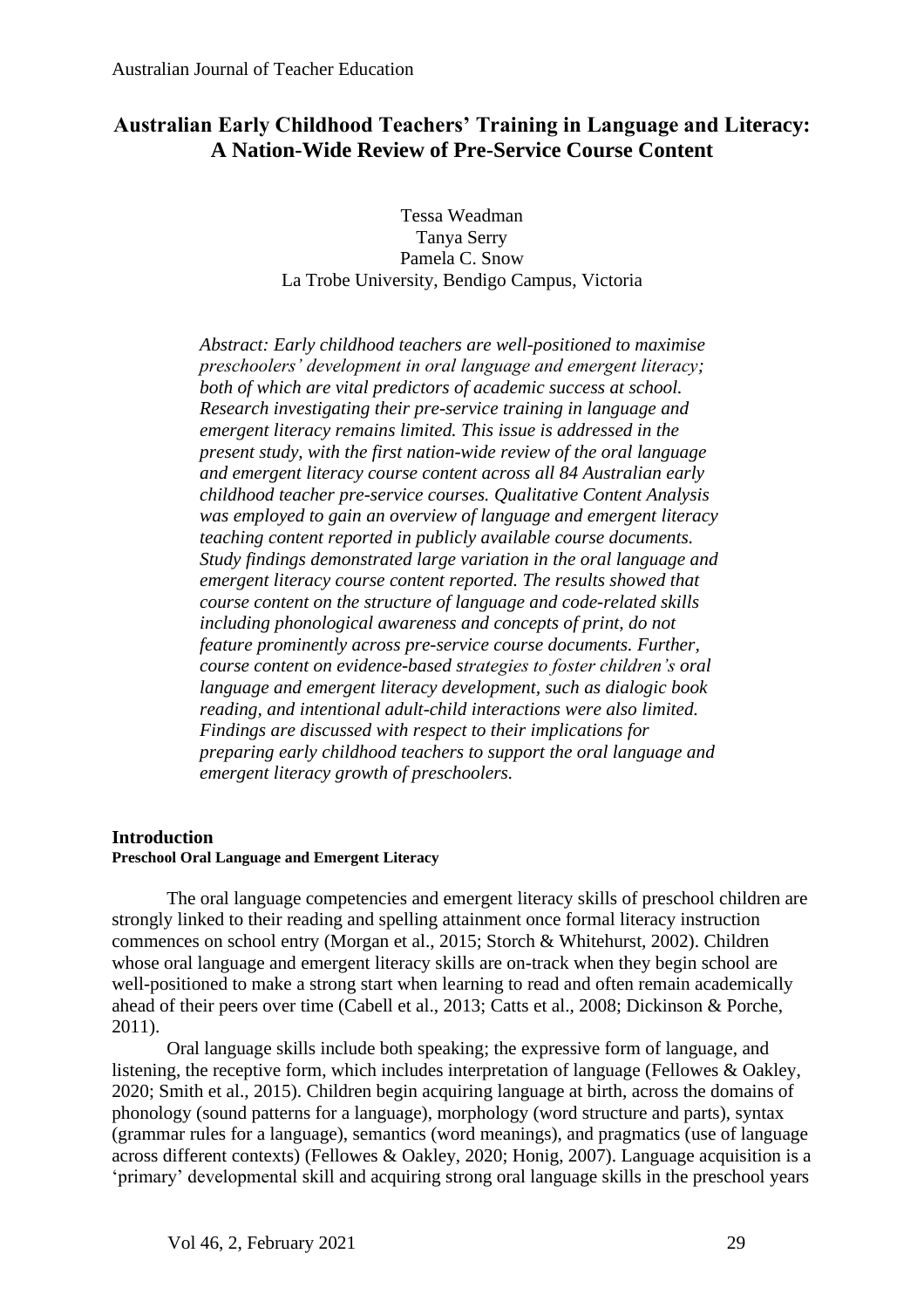lays important foundations for comprehending and producing written language (Geary, 2008; Snow, 2020). Children who have fallen behind in meeting expected language milestones by school entry are far more likely to struggle when learning to read and with increasingly complex reading comprehension across the school years (Catts et al., 2008, 2017; Snowling et al., 2016). These students often have weaknesses in receptive vocabulary, grammatical understanding, and comprehension of spoken discourse (Catts, 2006). Low socioeconomic status (SES) is a risk factor for literacy difficulties, and significant differences exist in the language abilities of Australian children commencing school as a function of parental SES (Hay & Fielding-Barnsley, 2009). Accelerating the oral language skills of students experiencing disadvantage once they enter preschool and school is therefore of particular importance (Snow, 2020).

Emergent literacy refers to a defined body of pre-reading knowledge and skills that are developmental precursors to reading and writing for preschool children (Storch & Whitehurst, 2002). Code-related emergent literacy skills include print concepts (knowledge about how books work), alphabet knowledge, and phonological awareness (Storch & Whitehurst, 2002). Together, these skills support children to acquire a foundational understanding of the alphabetic principle (Cabell et al., 2011). Alphabet knowledge, phonological awareness, and name writing skills in preschool have a predictive relationship with later literacy development, whilst print knowledge and concepts about print are moderately correlated with at least one measure of later literacy skills (National Early Literacy Panel, 2008). The quality of the home language and literacy environment is pivotal, as preschool children acquire much of their oral language competencies via naturally occurring interactions and experiences in the family home (Hart et al., 2009; Puglisi et al., 2017). Preschoolers with difficulties in one or more code-based or oral language skills have an increased risk for reading difficulties and measures of both skills are important in identifying these children (Murphy et al., 2016). Accordingly, effective oral language and text experiences in preschool settings have potential to impact children's developmental trajectories throughout their school years (Dickinson & Porche, 2011; Dodge et al., 2016; McLeod et al., 2019).

## **Requirements in Preschool Settings**

High-quality preschool programs have been shown to positively influence children's oral language competencies and emergent literacy skills, both in Australia (Tayler et al., 2016; Warren & Haisken-DeNew, 2013) and internationally (Magnuson et al., 2007; Meloy et al., 2019; Wong et al., 2008). Children from socially disadvantaged backgrounds may gain particular benefit from a rich oral and written language environment in preschool settings as this can assist in bridging the socio-economic gap (Ribeiro et al., 2017). The Australian Government has committed to providing universal access (fully subsidised) for all four-yearold children to attend a preschool program for 15 hours per week in the year before formal school entry (Australian Government Department of Education and Training, 2019). Manning et al. (2017) identified a statistically significant positive relationship between teachers' qualifications and the quality of preschool environments.

Although there are varying types of qualifications required to work in preschool settings, in Australia, it is a requirement that at least one qualified early childhood teacher (ECT) is employed in every preschool setting (ACECQA, 2020b). ECTs represent the most qualified of all professionals working in the early childhood education sector and have a minimum of a Bachelor degree specific to early childhood education. This applies to ECTs with a higher education degree from a university or institute including: Bachelor degree (with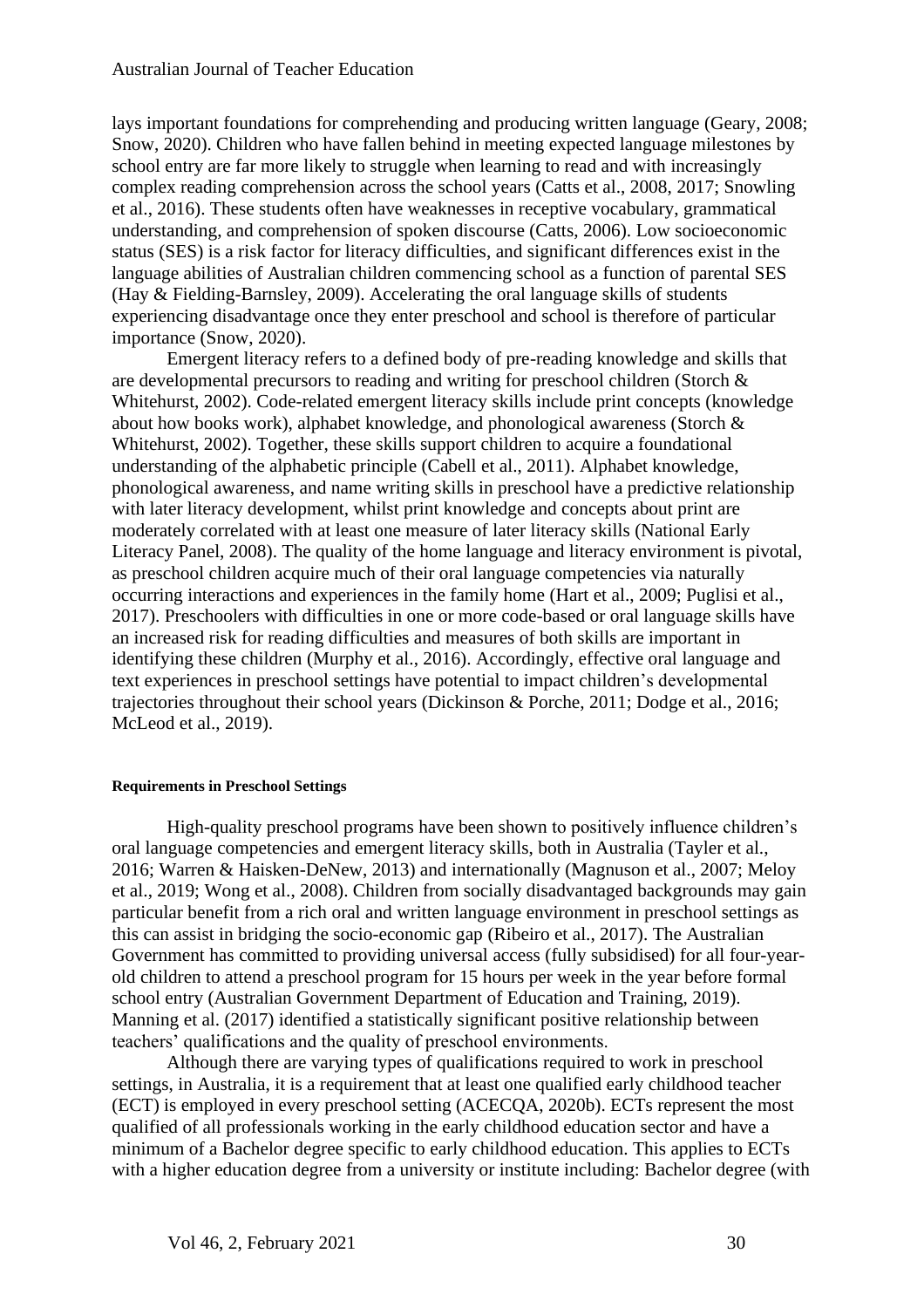or without Honours), a Master's degree, and a post-graduate Graduate Diploma or Graduate Certificate. Less qualified early childhood education staff are those who have completed a Diploma or Certificate III in Early Childhood Education and Care through the vocational education sector rather than the university sector. They are employed in preschool settings to work alongside an ECT as a preschool assistant.

All ECT qualification types are recognised by the Australian Qualifications Framework (AQF, 2019), which oversees education and training levels in Australia. Every course must also be accredited through the Australian Children's Education and Care Quality Authority (ACECQA, 2017), which is the national authority certifying ECTs to register to work in preschool settings. ACECQA assesses university course teaching content across six main areas as part of their accreditation process. "Language development" is listed under the area of "Child development and care" and "Language and literacy" is referenced under "Education and curriculum studies" as part of the curriculum requirements for ECT courses (ACECQA, 2020a). A key role of ACECQA is to guide application of the National Quality Framework (NQF), which regulates quality standards in preschool settings (Australian Government Department of Education and Training, 2017). The guidelines and standards set in Australian ECT pre-service training and preschool programs under the NQF demonstrate a clear focus on providing quality services in preschool settings. A key component of the NQF is their document: *Belonging, Being and Becoming: The Early Years Learning Framework (EYLF).* The *EYLF* guides decision-making and pedagogy for ECTs to provide high-quality learning experiences for children across all curriculum areas relating to learning and development (ACECQA, 2017). Five key learning outcomes are described in the *EYLF* that ECTs should be seeking to achieve in preschool settings. The importance of oral language and emergent literacy is embedded in the *EYLF* in the '*Children are effective communicators'* learning outcome (Australian Government Department of Education Employment and Workplace Relations for the Council of Australian Governments, 2009, p. 41). Multiple examples of activities are provided for ECTs to use to promote learning across this and the other four outcomes. Examples of how ECTs can foster language and emergent literacy development include activities that address: phonological awareness, alphabet knowledge and letter-sound correspondences. The use of storytelling and reading to children is also highlighted, as well as emphasising the role of asking questions and facilitating discussions around book reading (Australian Government Department of Education Employment and Workplace Relations for the Council of Australian Governments, 2009, p. 44-46).

## **Early Childhood Teachers' Role in Promoting Oral Language and Emergent Literacy Skills**

ECTs' content knowledge about language and literacy structures, along with their ability to implement evidence-based practices, are two important areas that assist in promoting children's oral language and emergent literacy outcomes. Implementation of evidence-based practices is essential to maximise this growth, and support children at-risk of low language and literacy resulting from social disadvantage.

Reading stories to children is often routine practice in preschool settings. There is widespread recognition that ECTs can support children's oral language and code-related emergent literacy growth when engaging them in shared book reading activities that encourage children's participation in book-related talk and increase awareness of print (Mol et al., 2009; Zucker et al., 2013). The print knowledge skills, including alphabet knowledge and print concept knowledge of typically developing children and children with language difficulties can be enhanced when ECTs make explicit reference to print form and function (Justice et al., 2009, 2017).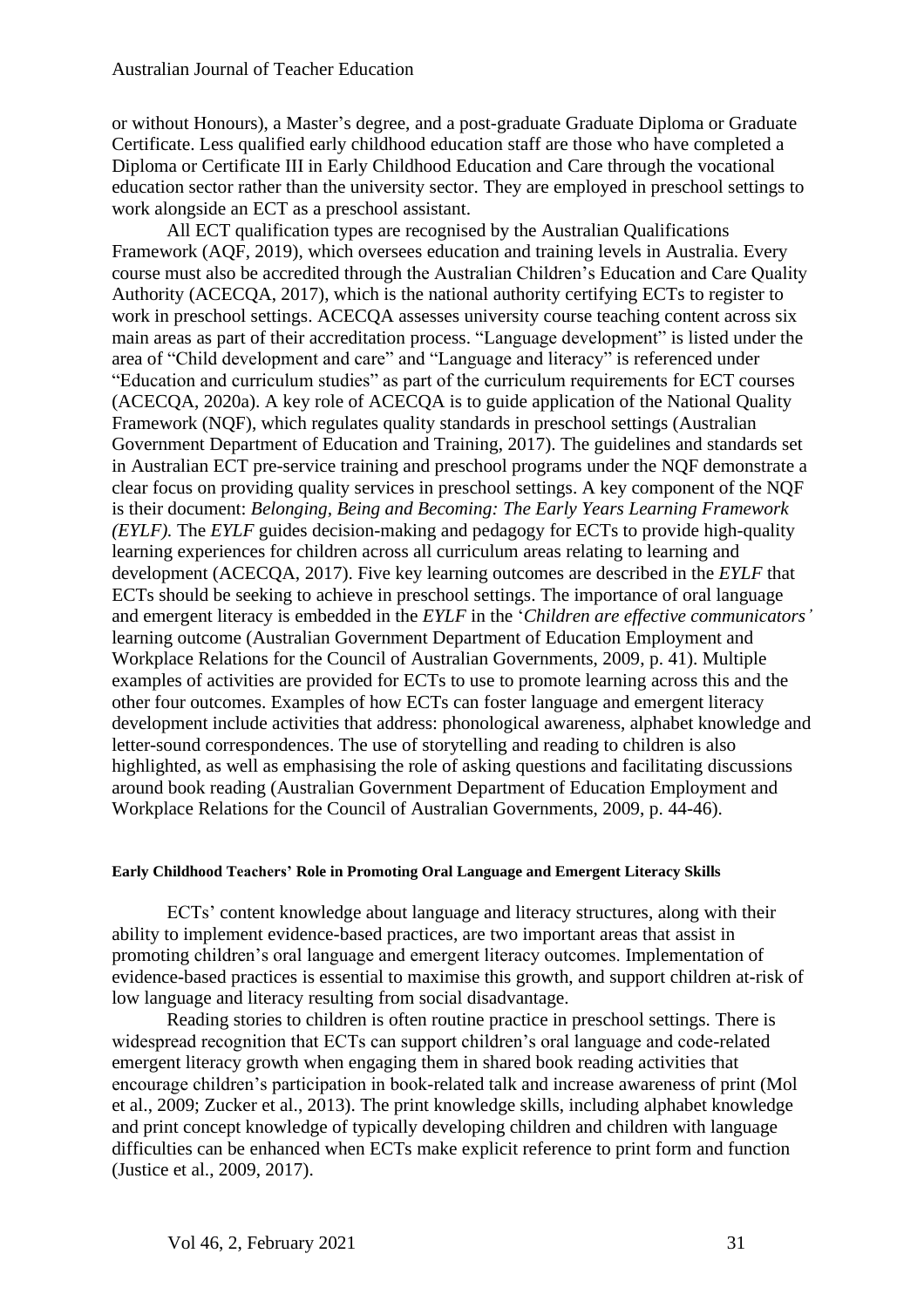Dialogic book reading has been defined as an interactive shared book reading approach that promotes the child taking a more active role as storyteller, and the adult as listener (Towson et al., 2017; Whitehurst et al., 1988). This is an effective method for supporting vocabulary growth and oral language skills (Opel et al., 2009). Dialogic book reading includes the adult using specific prompts (such as asking open-ended questions or WH-questions) to encourage the child to be more actively involved in the book reading (Deshmukh et al., 2019) and increase the amount of talk to optimise language development (Towson et al., 2017). Instructional and responsive adult-child interactions also play a key role in supporting language growth (Cabell et al., 2015; Girolametto & Weitzman, 2002; Wasik et al., 2006). In preschool settings, ECTs should have regular, meaningful, and linguistically rich verbal exchanges with the children as a mechanism for stimulating oral language development (Cabell et al., 2015). The quantity and quality of these interactions between an adult and child is a recognised key predictor of quality in preschool settings (Pianta et al., 2005).

ECTs' language and literacy practices in the classroom are influenced by their knowledge of these domains (Schachter, 2017). Content knowledge, or disciplinary knowledge includes ECTs' knowledge of language and literacy structure (Piasta et al., 2020a) and is important for providing optimal instruction in preschool settings (Cunningham et al., 2009; Moats, 2014). An ECTs' content knowledge is a stronger influence on instruction and children's outcomes than beliefs and years of teaching experience (Cash et al., 2015; Schachter et al., 2016). Recent research has also demonstrated that ECTs' knowledge about children's language and literacy growth is strongly correlated with their classroom practices (Piasta et al., 2020a, 2020b). Preschoolers display enhanced emergent literacy learning when taught by ECTs with higher content knowledge (Piasta et al., 2020a). However, evidence suggests that ECTs' knowledge in these domains is low (Hammond, 2015; Meeks & Kemp, 2017). Carson and Bayetto (2018) found a large discrepancy between Australian ECTs' selfreported phonological awareness knowledge and their actual skills when measured objectively with just over three-quarters of ECTs rating their knowledge as *adequate* to *high*, despite the fact that the mean score on a test of phonological awareness was 49%. The preservice training ECTs receive in language and literacy is an important consideration for developing this content knowledge, to positively influence their practices and support preschoolers' language and literacy learning.

## **Early Childhood Teachers' Pre-Service Preparation**

ECTs require knowledge and skills to optimise preschool children's learning across many areas, including oral language and emergent literacy. It follows then, that they should enter the workforce well-equipped to facilitate this learning, in the context of receiving the required foundational knowledge in their pre-service training. Research evaluating preparation of pre-service training within Australia in the area of literacy has typically focused on initial teacher training for school-aged students (Buckingham & Meeks, 2019; Louden et al., 2005). Buckingham and Meeks (2019) reviewed subject (unit) outlines and summaries to determine the focus on literacy and early reading in initial teacher programs in Australia for school-age students. A subset of combined teacher degrees (primary school and early childhood teacher courses) was included in the review. Findings demonstrated only a small percentage of subject outlines specifically focused on early reading instruction or included reference to evidence-based reading instruction. To date, less has been reported about pre-service ECTs' preparedness to teach children's language skills. The results from a recent study (Weadman et al., 2020) reported Australian ECT graduates do not feel their pre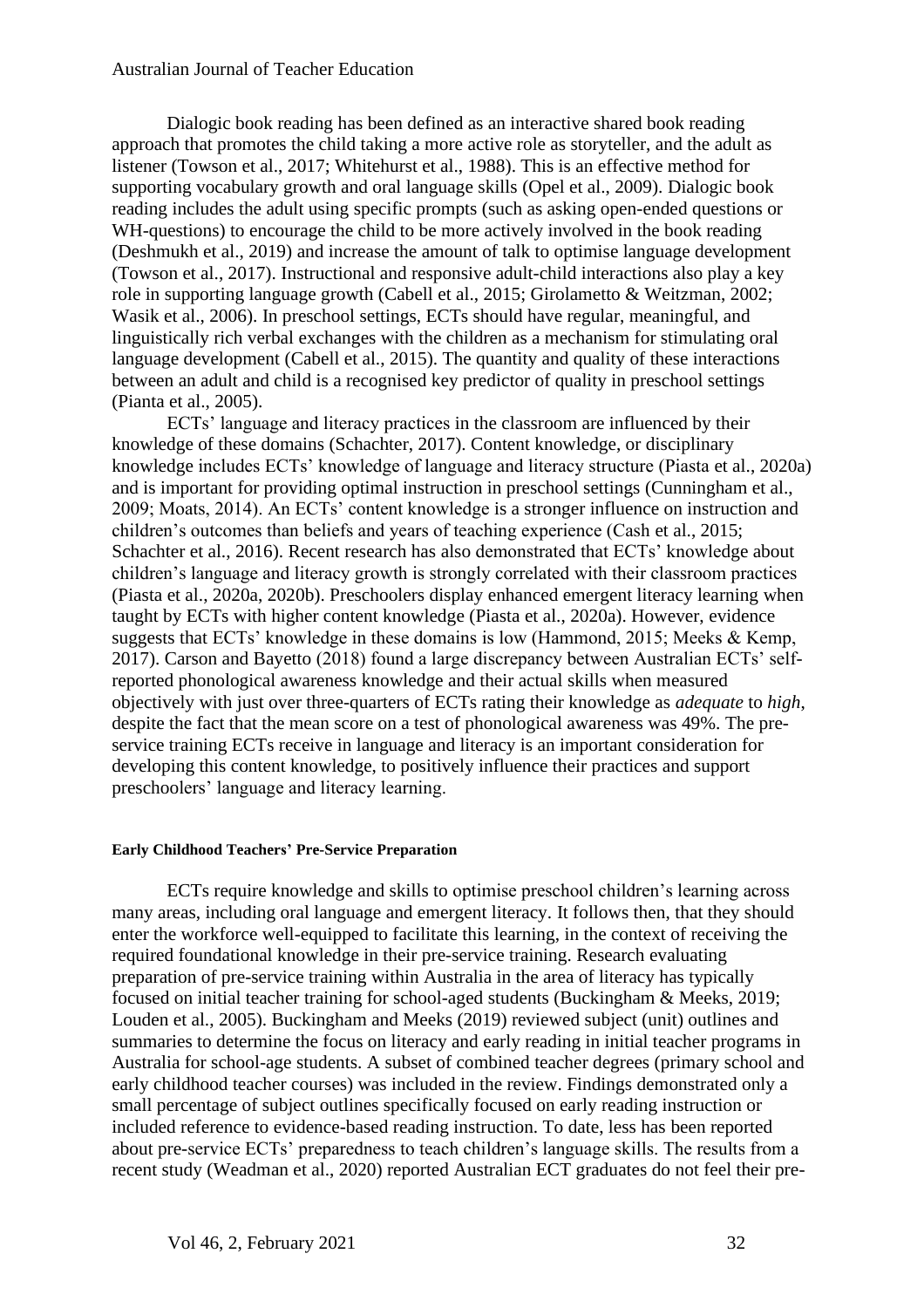service training adequately prepared them in the area of preschool oral language development and would like more training in identifying children with language difficulties.

Quality pre-service training plays a pivotal role in ensuring ECTs receive sufficient content knowledge to support skill growth for preschoolers during the critical period before school-entry. There is, however, a paucity of evidence describing the teaching content included in ECT pre-service training, with a notable gap on the documentation of language and emergent literacy teaching. Much of the existing literature focuses on the type of early childhood qualification, rather than the scope of teaching content in ECT pre-service programs (Lin & Magnuson, 2018; Whitebook et al., 2012). Therefore, there is a need for further research evaluating pre-service programs and what is taught to ensure ECTs are wellprepared to support language and literacy learning.

International research has identified only general coverage of language and/or emergent literacy in pre-service ECT courses, with no specification of the topics or teaching content included in this initial preparation (Early & Winton, 2001; Johnson et al., 2010; Maxwell et al., 2006; Saracho, 2013; Whitebook et al., 2005). Similarly, in Australia, research reviewing ECTs' pre-service teaching content has focused on infant and toddler development more broadly, with limited attention directed specifically towards language and emergent literacy coverage (Garvis et al., 2013; Garvis & Manning, 2015). Garvis and colleagues (2013) conducted a content analysis of 55 Australian undergraduate ECT courses. They included course outlines and program descriptions available online to investigate the theory and practical experiences about infants and toddlers included in ECT programs. In a separate study, Garvis and Manning (2015) focused their content analysis of online documents on coverage of infants and toddlers in ECT Masters programs. They identified a greater focus was placed on teaching pre-service ECTs theoretical and practical experiences about children in the year prior to schooling than on infants and toddlers. Currently, there has been limited research examining the specific teaching content included within ECT preservice training with a language and literacy focus.

## **The Current Study**

Understanding the training that pre-service ECTs receive in the areas of oral language and emergent literacy is important given the link with children's later literacy and academic success. Supporting the oral language and literacy outcomes of disadvantaged children in preschool settings is particularly critical, and therefore, understanding ways in which these skills can be maximised by ECTs is vital. In addition, examining the initial training received by pre-service ECTs may assist in understanding the focus of teaching content currently included in courses. Exploring this pre-service teaching content may support further understanding of current ECTs' content knowledge and oral language and emergent literacy practices.

The aim of this study was to evaluate the publicly available descriptions of what is taught in Australian ECT courses regarding preschool language and emergent literacy and to provide an overview of the described teaching content in subject (unit) outlines. The purpose of this research is to provide an exploratory, initial investigation into understanding what is currently referenced in university pre-service subject outlines regarding oral language and emergent literacy teaching content.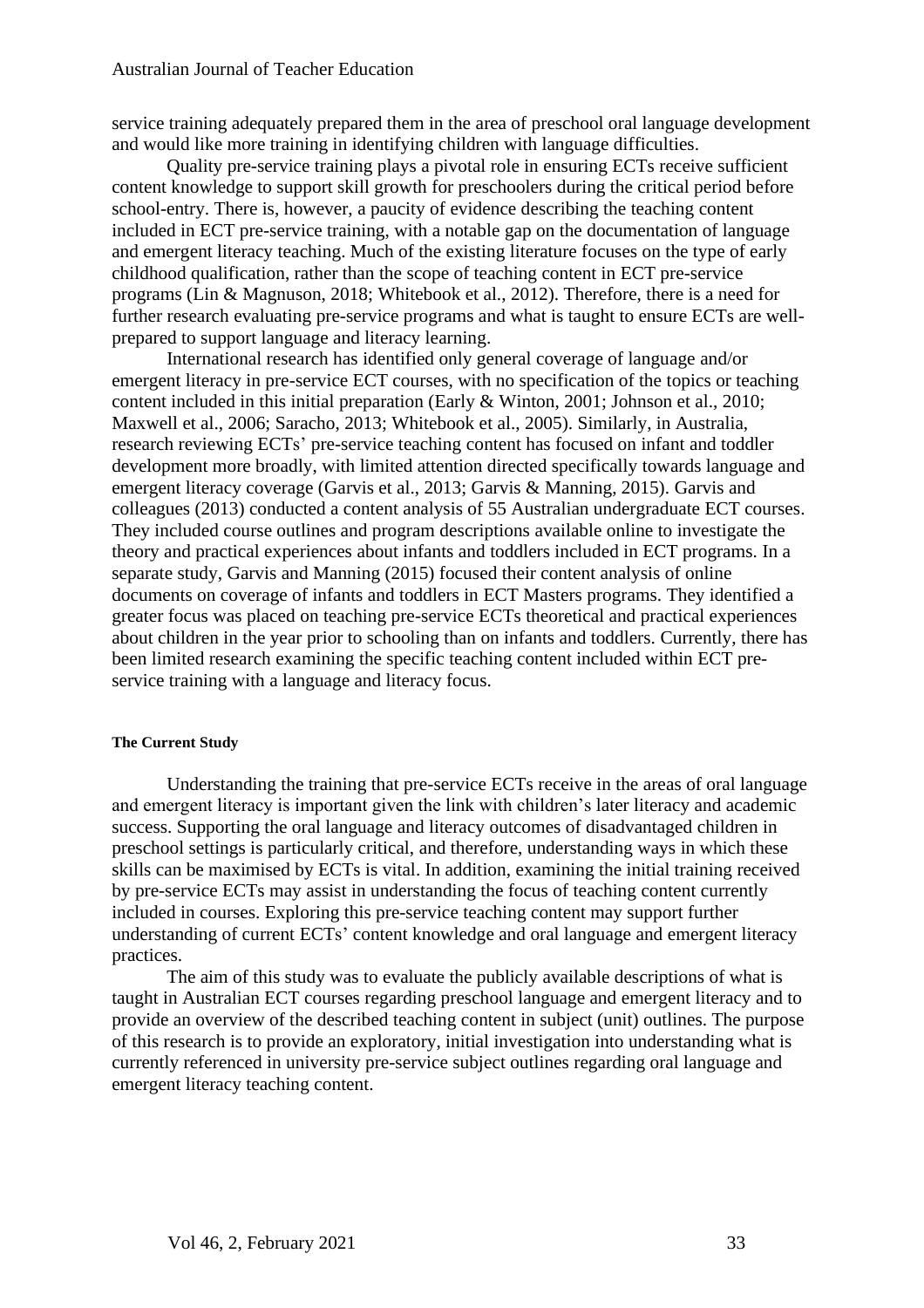## **Method Data Collection**

A nation-wide review of the coverage of accredited Australian ECT training courses was undertaken in 2018 using publicly available online documents. Information was sourced from 42 universities and institutions for information relating to the subjects (sometimes referred to as units). A total of 84 early childhood teacher courses were included in the review. A list of accredited, approved ECT qualification courses in Australia was found on the ACECQA (2018) website. Only ACECQA approved courses that qualify pre-service teachers as ECTs were included in this review. To ensure recency, courses were excluded if they had been discontinued and did not accept new enrolments for students in 2018. Each university and institution website was searched to confirm the ECT course was available for new enrolments in 2018. A follow-up phone call to each university and institution was made to corroborate this. The selection process for courses included in this review is shown in Figure 1.



**Figure 1: The eligibility selection process for courses**

All early childhood teacher degree types were included in the review in order to provide an authentic overview of courses nationally. Table 1 displays the types of early childhood teacher courses included.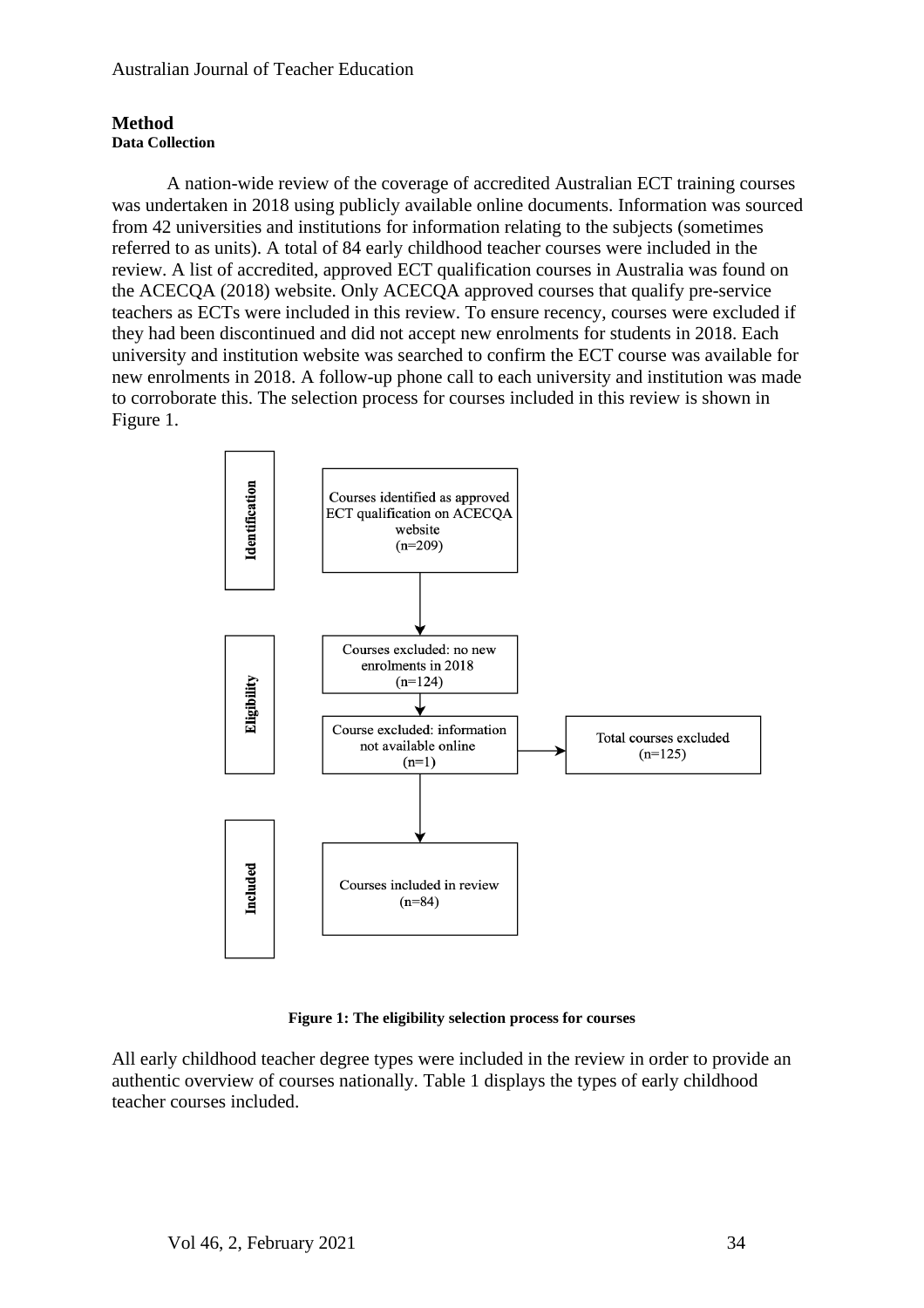| <b>Course Type</b>                                                                                                                                                                                                                                                                                                                              | <b>Total Number of</b><br><b>Courses</b> |
|-------------------------------------------------------------------------------------------------------------------------------------------------------------------------------------------------------------------------------------------------------------------------------------------------------------------------------------------------|------------------------------------------|
| Bachelor Degree in Early Childhood Teaching                                                                                                                                                                                                                                                                                                     | 33                                       |
| Bachelor Degree in Early Childhood Teaching and Primary Teaching                                                                                                                                                                                                                                                                                | 13                                       |
| Master Degree in Early Childhood Education                                                                                                                                                                                                                                                                                                      | 13                                       |
| Graduate Diploma in Early Childhood Education                                                                                                                                                                                                                                                                                                   | 9                                        |
| Masters Degree in Early Childhood and Primary Education                                                                                                                                                                                                                                                                                         |                                          |
| Graduate Certificate in Early Childhood Education                                                                                                                                                                                                                                                                                               |                                          |
| Bachelor Degree in Early Childhood Teaching and Additional Bachelor Degree                                                                                                                                                                                                                                                                      |                                          |
| Bachelor Degree in Early Childhood Teaching and Primary Teaching and                                                                                                                                                                                                                                                                            |                                          |
| additional Bachelor Degree (unrelated area)<br>$\mathbf{v}$ and $\mathbf{v}$ and $\mathbf{v}$ and $\mathbf{v}$ and $\mathbf{v}$ and $\mathbf{v}$ and $\mathbf{v}$ and $\mathbf{v}$ and $\mathbf{v}$ and $\mathbf{v}$ and $\mathbf{v}$ and $\mathbf{v}$ and $\mathbf{v}$ and $\mathbf{v}$ and $\mathbf{v}$ and $\mathbf{v}$ and $\mathbf{v}$ and |                                          |

*Note: Course types are listed in order of frequency*

**Table 1: Course types included in the review**

Each university or institution website contains online information about their ECT course and the subjects they include. An overview of each subject is accessible online. The amount and type of information about each subject differs between each university but may include: subject descriptions, information about the topics included in each subject, student learning outcomes or objectives and expected outcomes or professional skills for students. All subjects from every course were reviewed for information regarding the language and emergent literacy teaching content for preschool children (i.e., before formal school entry). Information was extracted for each subject, in each course using a data extraction tool developed for this study and saved as separate documents. The data extraction tool included the details about the subject such as the description, objectives and learning outcomes. All 84 documents were then uploaded to NVivo 12 for Mac (QSR International, 2019) for coding.

## **Data Analysis**

Qualitative Content Analysis (QCA) (Schreier, 2012) was employed to organise and analyse the data derived from the review of the described course documents. QCA is a systematic method used to draw meaning from qualitative data (Schreier, 2012) and a common method for analysis of documents (Elo & Kyngäs, 2008). An inductive approach was undertaken to allow categories and subcategories to be generated from the data. Inductive analysis incorporates open coding and creation of categories, followed by abstraction (Elo & Kyngäs, 2008).

Two coding frames were created by the first author for the data extraction: one for language course teaching content and the other for emergent literacy course content. Both coding frames included the categories and subcategories that specifically pertain to language or emergent literacy development prior to school entry such as: intervention practices, development or assessment. All extracted data were first placed into a parent node in NVivo to categorise into "language" or "emergent literacy" content. After multiple readings of the data, preliminary categories were generated by grouping similar content together in nodes in NVivo. During a final reading, subcategories were created to further refine the data. They were placed in a node hierarchy with categories listed as parent nodes and subcategories as child nodes. All categories and subcategories were modified or collapsed to ensure they were mutually exclusive in all subsequent analyses of the data (Schreier, 2012). Analysis continued until the coding was completed, with all data assigned to at least one category or subcategory. The co-authors assisted with categorisation and placement of data. Any divergent opinions during categorisation were discussed as part of an audit trail (Elo et al., 2014). The coding frames, including descriptions and examples are shown in the appendices. The frequency count and percentages for the total number of courses included in the analysis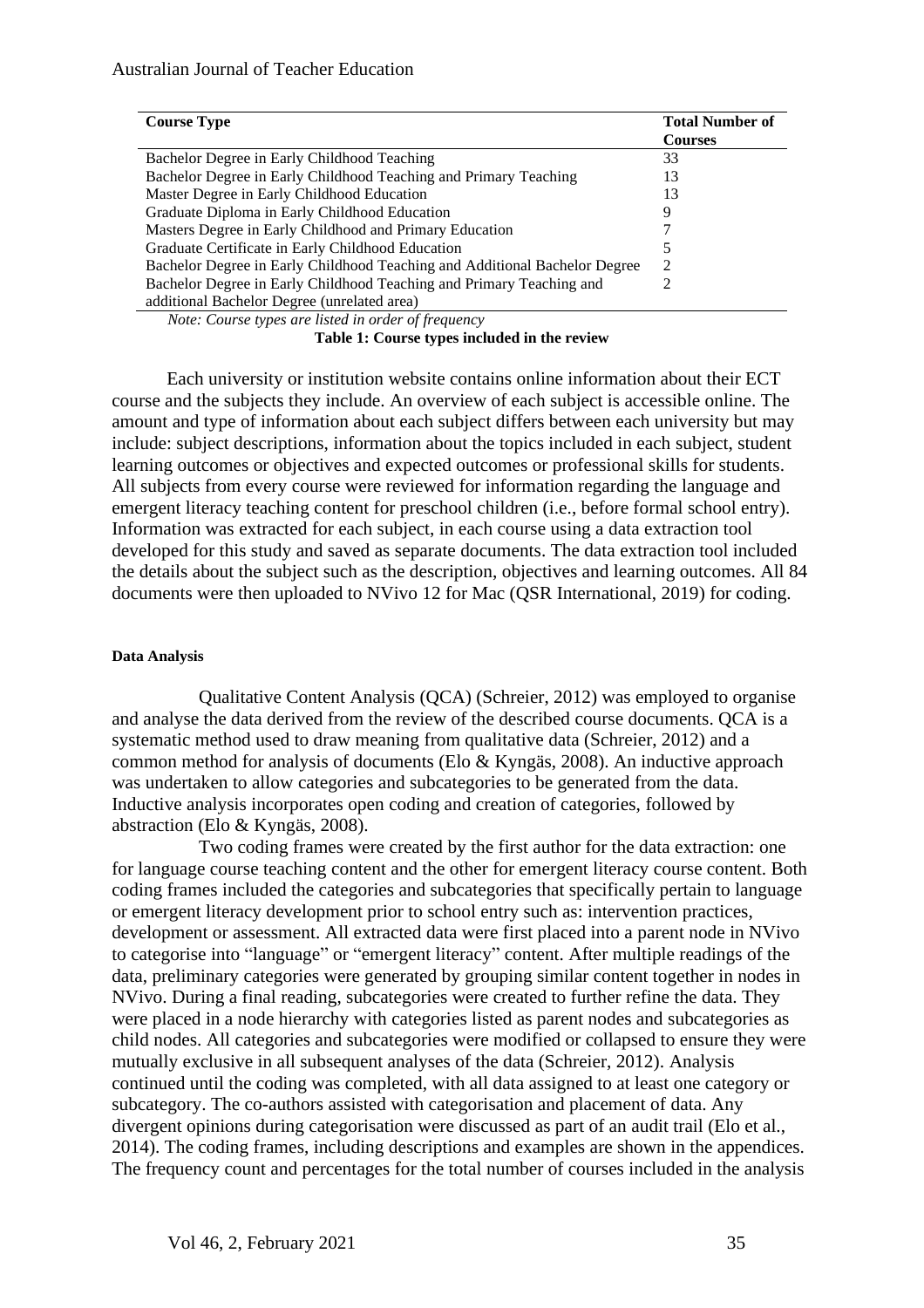(n=84) is provided in Table 2 and Table 3 for categories and subcategories. Some text segments received double coding if the phrase or sentence could be coded for both language and emergent literacy content. This occurred when the terms language and literacy were included in the same text segment. For example, the text segment *"assessment of language and literacy"* was coded for '3: Language evaluation and/or assessment' (language coding frame) and '3: Literacy evaluation and/or assessment' (emergent literacy coding frame) to avoid any loss of speaker intention with respect to learning outcomes. Therefore, this decision-rule was created for the entire dataset and applied as necessary (Schreier, 2012). Text segments that were included in the frequency count for a subcategory were also included in the frequency count for the main category that it comes under. For example, the frequency count for *Subcategory 2.1 – Early childhood curriculum documents,* were included in the frequency count under *Main Category 2 – Language curriculum*.

## *Reliability Analysis*

Intra-coder and inter-coder reliability were conducted for the reliability analysis. Trial coding was completed prior to the actual data analysis to determine how reliable the coding frame was between the first author and an independent coder (an experienced paediatric speech-language pathologist). Using Schreier's (2012) guidelines, the independent coder was first familiarised with the research, data collection and the coding frame before analysing a randomly selected 10% of data as practice coding. Discrepancies in coding between the first author and the independent coder were subsequently discussed and issues resolved. Minor alterations were made to the coding frame, resulting in the first author applying the updated coding frame to the remaining dataset.

Intra-coder and inter-coder reliability were established using Cohen's kappa (1960). Cohen's kappa measures agreement between coders and takes chance agreement into account (MacPhail et al., 2015). The first author recoded 20% of data within 14 days of the trial coding (Schreier, 2012). A Cohen's kappa of 0.88 was achieved, indicating an interpretation of almost perfect agreement according to Landis and Koch (1977). Additional consistency testing was completed with the independent coder to minimise subjective bias, as per guidelines by Burla et al. (2008). A further 20% of randomly selected data was coded, yielding a Cohen's kappa of 0.77 and substantial agreement (Landis & Koch, 1977). To facilitate trustworthiness, the study methods and results have been described in detail. The use of category descriptions and examples demonstrate transparency and allow links to be drawn between the collected documents and results (Elo & Kyngäs, 2008).

## **Results**

Subject descriptions from 84 approved early childhood teacher degrees from throughout Australia were identified. Data were obtained from 216 subjects (units) across these 84 courses that made mention of preschool language and/or literacy. The information included in these outlines differed between universities and only publicly available teaching content was included in this review. Differences in language and literacy foci across these subject outlines were noted between undergraduate and postgraduate degree types. Overall, a greater focus on language and literacy was documented in undergraduate courses, which are longer in duration of years, compared to postgraduate degrees. Undergraduate degree types were more likely to have what appeared to be one or more subjects dedicated to language and/or literacy. However, differences in the number of subjects that document language and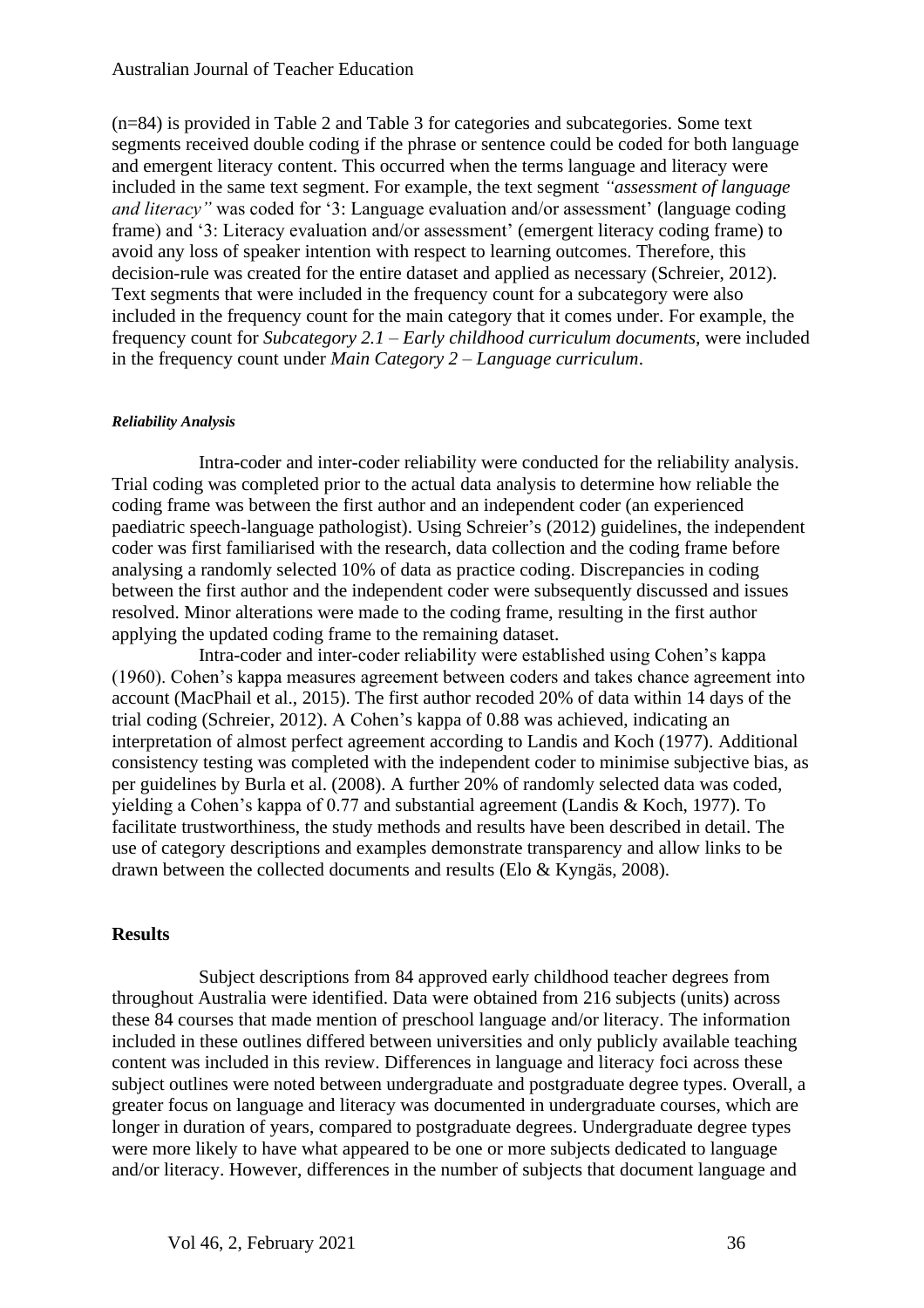literacy teaching content were found when comparing undergraduate courses. For example, some universities had multiple subjects referring to language and/or literacy in their subject descriptions, while others documented fewer. The specific language and literacy content documented in these subject outlines is described in detail below.

## **Content on Oral Language**

This search of subject outlines for preschool language content revealed differences in what is documented across universities. Table 2 displays the coding frame developed for preschool language teaching content comprising 10 main categories and 23 subcategories. The qualitative content analysis of subject documents showed that "Language acquisition" (n=70), "Practices to support children's language growth" (n=63), and "Supporting language diversity" (n=45) were the most frequently mentioned categories. Under the main category of "Practices to support children's language growth", the most frequently mentioned subcategories were "Play-based learning" (n=14) and "Information and Communication Technology (ICT)" (n=13)."Dialogic book reading strategies" was reported least frequently  $(n=1)$ . The main category with the lowest frequency count was "Components of language" (n=15) which includes subcategories such as "Syntax", "Vocabulary", and "Pragmatics".

|    | Category/Subcategory<br># courses                                                     |          |  |
|----|---------------------------------------------------------------------------------------|----------|--|
|    |                                                                                       | $(n=84)$ |  |
| 1. | Language acquisition                                                                  | 70       |  |
|    | 1.1<br>Theories of language development and learning                                  | 47       |  |
| 2. | Language curriculum                                                                   | 35       |  |
|    | 2.1 Early childhood curriculum documents                                              | 22       |  |
| 3. | Language evaluation and/or assessment                                                 | 24       |  |
|    | 3.1 Providing feedback on language skills and learning                                | 5        |  |
| 4. | Components of language                                                                | 15       |  |
|    | 4.1 Phonology                                                                         | 5        |  |
|    | 4.2 Morphology                                                                        | 3        |  |
|    | 4.3 Grammar/Syntax                                                                    | 6        |  |
|    | 4.4 Semantics/Vocabulary                                                              | 5        |  |
|    | 4.5 Pragmatics                                                                        | 3        |  |
| 5. | Practices to support children's language growth                                       | 63       |  |
|    | 5.1 Adult-child interactions                                                          | 8        |  |
|    | 5.2 Creating and promoting a language rich environment                                | 12       |  |
|    | 5.3 Reading to children                                                               | 10       |  |
|    | 5.4 Scaffolding learning                                                              | 3        |  |
|    | 5.5 Music, arts and drama                                                             | 9        |  |
|    | 5.6 Information and Communication Technology (ICT)                                    | 13       |  |
|    | 5.7 Working with families                                                             | 10       |  |
|    | 5.8 Play-based learning                                                               | 14       |  |
|    | 5.9 Dialogic book reading strategies                                                  | 1        |  |
| 6. | Supporting language diversity                                                         | 45       |  |
|    | 6.1 Children with differing language abilities                                        | 20       |  |
|    | 6.2 Children from CALD (Culturally and Linguistically Diverse) backgrounds            | 35       |  |
| 7. | Relationship between language and literacy                                            | 16       |  |
| 8. | Factors influencing language skills                                                   | 31       |  |
|    | 8.1 Cultural factors                                                                  | 27       |  |
|    | 8.2 Home/Family factors                                                               | 12       |  |
|    | 8.3 Community factors                                                                 | 5        |  |
|    | 8.4 Social factors                                                                    | 16       |  |
| 9. | Planning, goal setting and documenting language experiences                           | 17       |  |
|    | 10. Listening skills: Pedagogical practices to support the growth of listening skills | 22       |  |

*Note:* Categories are written in regular font and subcategories are written in italics.

#### **Table 2: Preschool language content - categories and subcategories**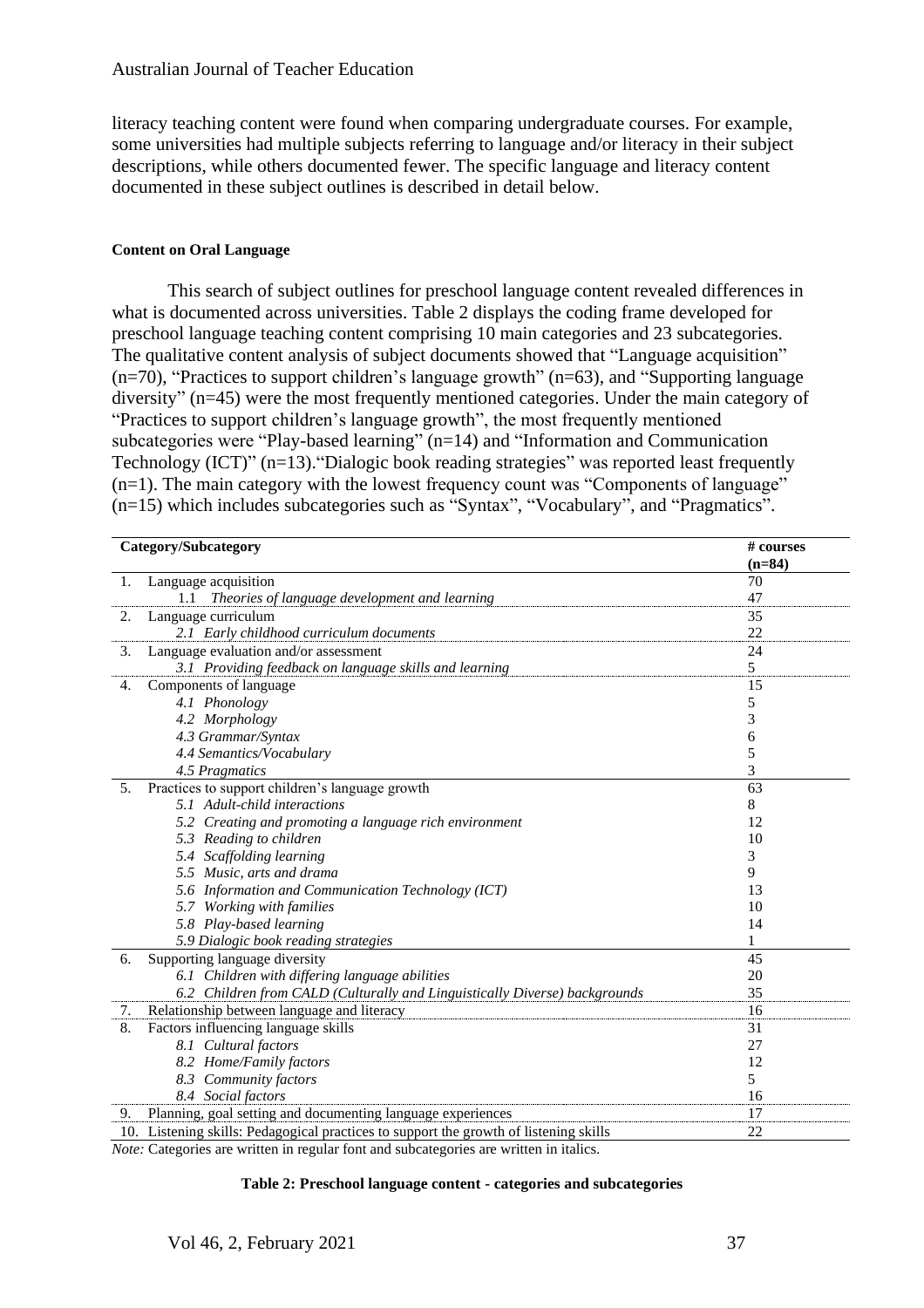Some outlines provided considerable detail about specific topics included in a subject, whilst others made far more general reference. The frequency distribution for the 10 main categories is shown in Figure 2 and reveals variability in what was reported in subject outlines in ECT courses throughout Australia in the area of preschool language. The varied frequency demonstrated key areas relating to language were inconsistently referenced across course documents in Australian ECT courses. Of the ten main categories identified as covering teaching content related to oral language, courses appear to vary widely in their offerings. No single category was identified as being covered in every course document. Only three main categories were noted as being taught in more than 50% of the 84 course documents.



**Figure 2: The frequency of language categories**

## **Content on Emergent Literacy**

The emergent literacy coding frame, containing 15 main categories and 20 subcategories is displayed in Table 3. Analysis of the main categories showed that "Pedagogy and practices to enhance literacy growth and learning" (n=69), "Emergent literacy development" (n=55) and "Literacy curriculum" (n=38) were most frequently mentioned. "Phonological awareness"  $(n=10)$  and "Concepts about print"  $(n=5)$  received the lowest frequency count for the main categories. Under the main category of "Pedagogy and practices to enhance literacy growth and learning", more frequently noted subcategories were "Information and Communication Technology (ICT) and digital resources" (n=19), "Playbased learning" (n=18), and "Books, reading and story-telling" (n=17).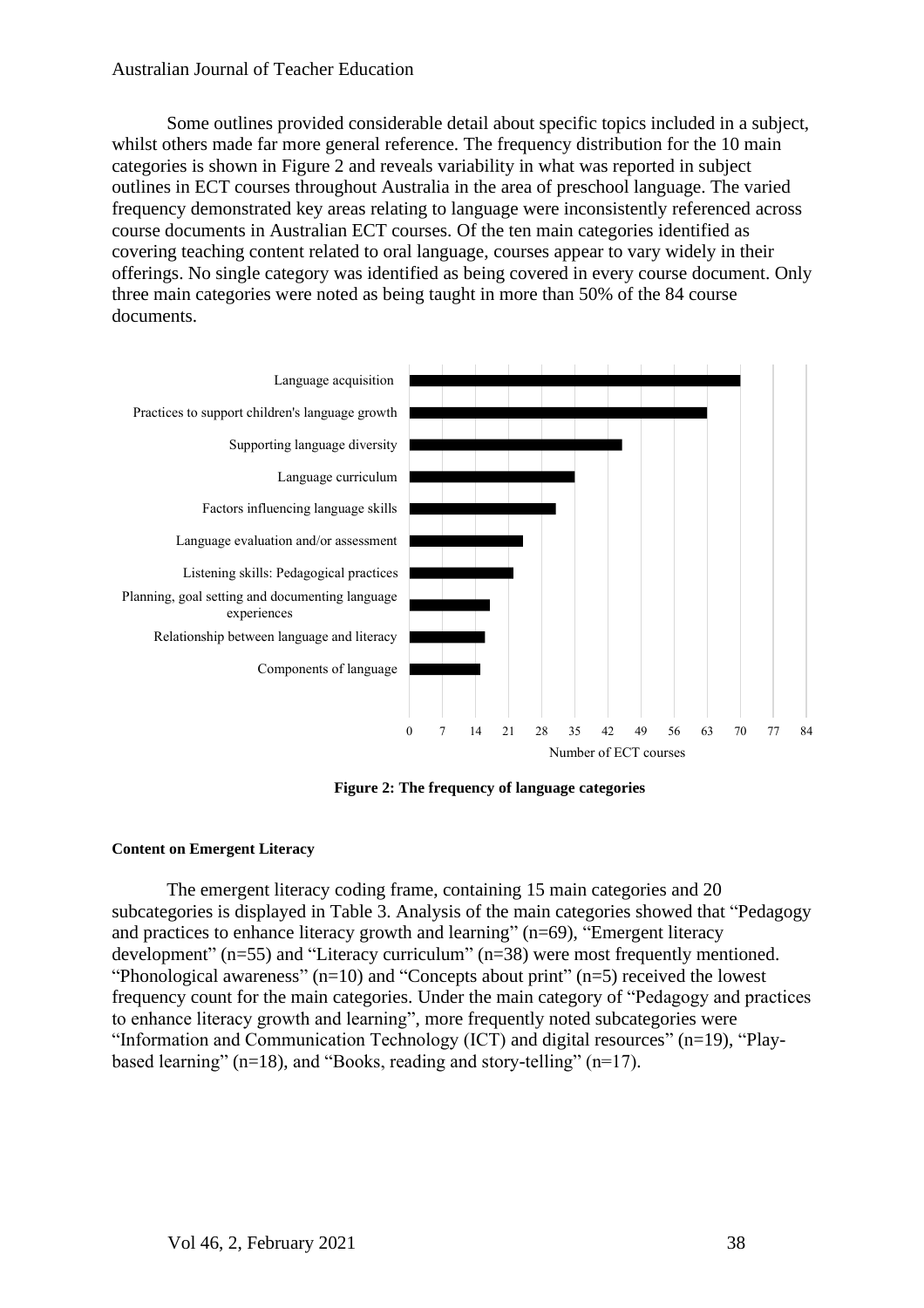| Category/Subcategory                                                        | # courses      |
|-----------------------------------------------------------------------------|----------------|
|                                                                             | $(n=84)$       |
| Emergent literacy development<br>1.                                         | 55             |
| 1.1 Theories of children's literacy development and learning                | 44             |
| 2. Literacy curriculum                                                      | 38             |
| 2.1 Early childhood curriculum documents                                    | 25             |
| 3. Literacy evaluation and/or assessment                                    | 37             |
| 3.1 Providing feedback on literacy skills and learning                      | 5              |
| Phonological awareness<br>4.                                                | 10             |
| Concepts about print<br>5.                                                  | $\sqrt{5}$     |
| 5.1 Alphabet knowledge                                                      | $\overline{c}$ |
| Pedagogy and practices to enhance literacy growth and learning<br>6.        | 69             |
| 6.1 Books, reading and story-telling                                        | 17             |
| 6.2 ICT and digital resources                                               | 19             |
| 6.3 Working with families and home literacy practices                       | 13             |
| 6.4 Creating and promoting a literate-rich environment                      | 15             |
| 6.5 Using arts and crafts                                                   | $\overline{2}$ |
| 6.6 Music, expressive arts and drama                                        | 3              |
| 6.7 Play-based learning                                                     | 18             |
| Children's literature and stories<br>7.                                     | 25             |
| 7.1 Critiquing children's literature                                        | 10             |
| 7.2 Using different genres and book types                                   | 17             |
| 7.3 Selecting appropriate literature                                        | 6              |
| Reading skills: Development and/or teaching<br>8.                           | 37             |
| Writing skills: Development and/or teaching<br>9.                           | 33             |
| 10. Visual literacy (viewing skills): Development and/or teaching           | 17             |
| 11. Supporting literacy diversity                                           | 37             |
| 11.1 Children with differing literacy abilities                             | 21             |
| 11.2 Children from CALD (Culturally and Linguistically Diverse) backgrounds | 26             |
| 12. Factors influencing literacy skills                                     | 31             |
| 12.1 Cultural factors                                                       | 10             |
| 12.2 Social factors                                                         | 21             |
| 12.3 Home/Family factors                                                    | 11             |
| 12.4 Community factors                                                      | 2              |
| 13. Literacy programs and resources for early childhood                     | 12             |
| 14. Planning, goal setting and documenting literacy learning                | 33             |
| 15. Literacy research                                                       | 18             |

*Note:* Categories are written in regular font and subcategories are written in italics.

## **Table 3: Emergent literacy content – categories and subcategories**

The wide-ranging frequency distribution for emergent literacy is displayed in Figure 3 and similar to language teaching content shows there was considerable variability in the main categories identified in subject documents. Thirteen of the 15 main categories relating to emergent literacy teaching content, appeared in fewer than half of the individual ECT courses included in this review.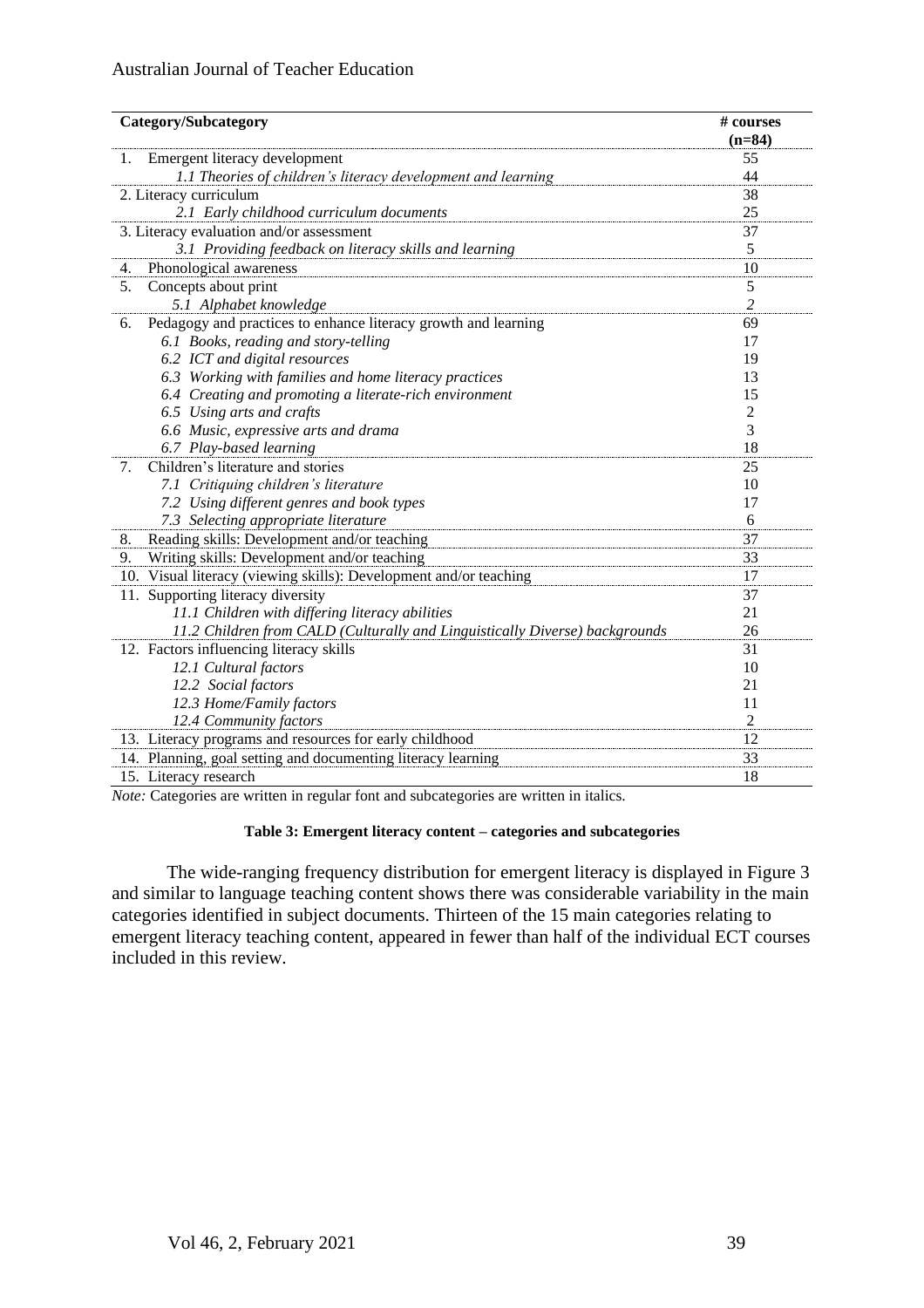

**Figure 3: The frequency of emergent literacy categories**

## **Discussion**

We examined the teaching content about language and emergent literacy documented in publicly available online subject outlines in Australian ECT university courses. Overall, we found substantial variability in what appears to be taught to pre-service ECTs. Variability in course teaching content has been reported previously across Australian ECT courses with contrasting theoretical and practical experiences related to infants and toddlers identified (Garvis et al., 2013; Garvis & Manning, 2015). Inconsistency across courses has potential implications for ensuring all ECTs, regardless of their training institution, are well-equipped with the essential and specialised knowledge and skills required to enhance language and emergent literacy learning in the preschool years.

When examining finer details of course teaching content, our review suggested only a minimal emphasis on phonological awareness in pre-service course documents. This finding is consistent with international research that has demonstrated training in phonological awareness has often been via in-service professional development, rather than pre-service coursework (Vesay & Gischlar, 2013) and may to some extent explain the low levels of understanding of phonological awareness possessed by Australian ECTs (Carson & Bayetto, 2018; Hammond, 2016; Meeks & Kemp, 2017). This potential lack of focus on teaching preservice ECTs about phonological awareness has implications for their readiness and their overall capacity to effectively engage children in phonological awareness activities that are strongly linked with later reading development (Hogan et al., 2005; Lonigan et al., 2000). The literature on improving ECTs' literacy knowledge and practices has typically focused on the impact of professional development and coaching (Markussen-Brown et al., 2017). Less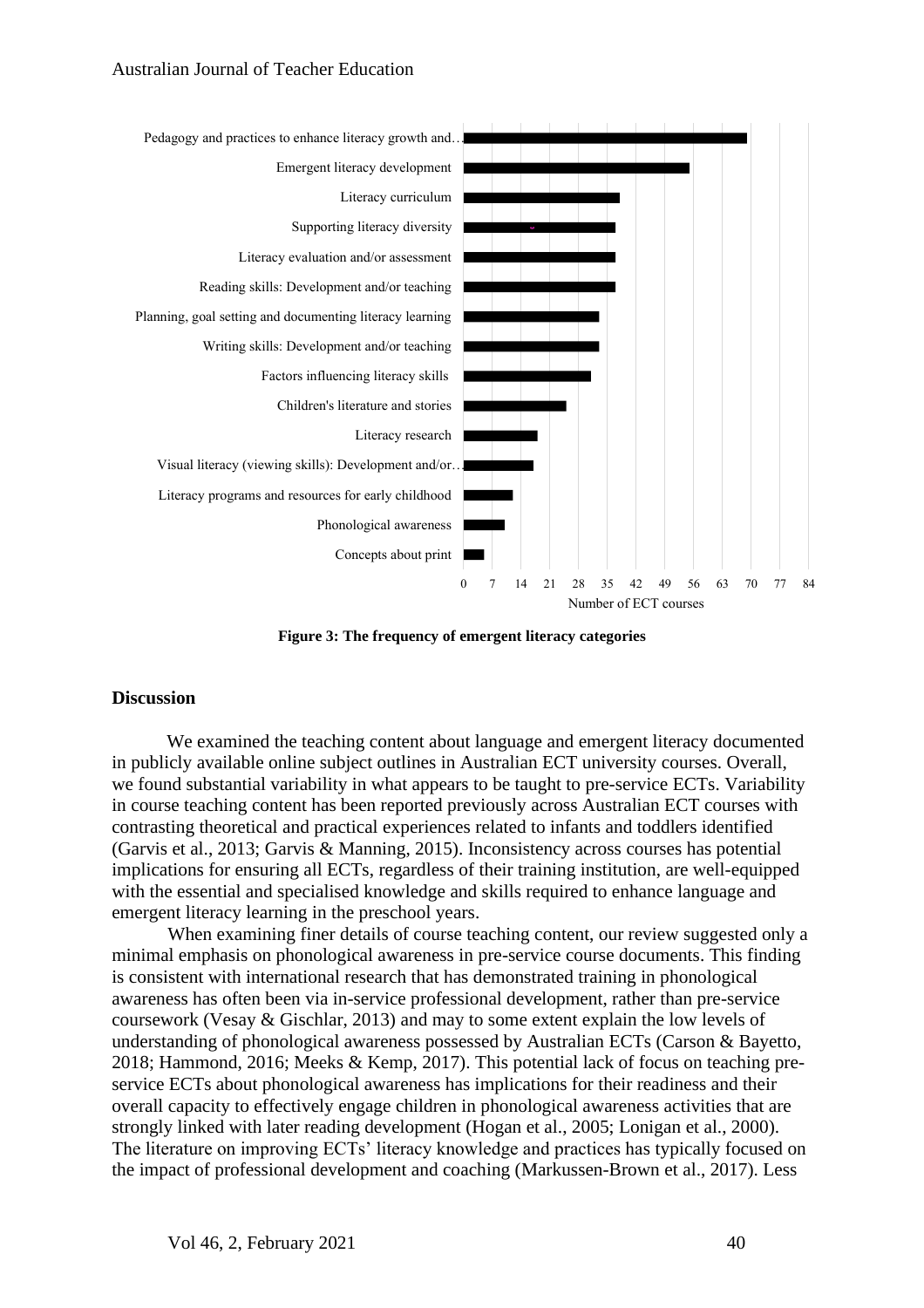focus has been placed on evaluation or improvement of ECTs' pre-service training in literacy. Understanding this initial preparation is important as it may contribute to enhancing ECTs' content knowledge and ultimately support children's literacy outcomes. In the Australian context, ECTs are expected to be knowledgeable about phonological awareness, given the inclusion of the recommendation that ECTs "talk explicitly about concepts such as rhyme" within the *EYLF* (Australian Government Department of Education Employment and Workplace Relations for the Council of Australian Governments, 2009, p. 44) used by ECTs to guide curriculum decision-making. If ECTs are not receiving sufficient training in phonological awareness, as our analysis suggests, this represents a missed opportunity for quality implementation of phonological awareness activities in Australian preschool programs.

Notably, other code-focused skills such as print concepts and alphabet knowledge did not appear to feature prominently in this review of ECT course documents. Both of these skills have been identified as predictors of later code-based literacy development (Alonzo et al., 2020; National Early Literacy Panel, 2008). The benefits of code-related skills are welldocumented, and some explicit teaching of these skills is recommended (Terrell & Watson, 2018). Training ECTs to include more explicit and direct phonological awareness, alphabet knowledge and letter-sound knowledge instruction has shown promise in improving preschoolers' code-based emergent literacy skills (Carson et al., 2018; Kelly et al., 2019). However, explicit emergent literacy focused activities may be under-utilised in preschool settings (Callaghan & Madelaine, 2012) and research has demonstrated that ECTs' coderelated beliefs do not always align with current evidence (Hindman & Wasik, 2008; Lynch & Owston, 2015). One possible explanation for these findings is that they reflect the limited focus on code-related skills in Australian pre-service university courses, consistent with the fact that there is an emphasis on play-based learning within the *EYLF* (Australian Government Department of Education Employment and Workplace Relations for the Council of Australian Governments, 2009).

The results of this review provide some insight into the documented teaching content of ECT subject outlines that have a language focus. Pedagogy and practices to enhance language learning were frequently reported in subject documents, but we could find only limited reference to teaching pre-service ECTs components of language. These findings suggest a greater focus may be placed on building ECTs' knowledge for practice (strategies and support for early language) (Piasta et al., 2020) than content knowledge in Australian ECT courses. This finding is important, given that it has been demonstrated that ECTs' with higher content knowledge of language structure can more effectively engage in oral language and vocabulary-focused instructional activities (Schachter et al., 2016). Therefore, it is important that ECTs receive adequate training in foundational language knowledge, as well as training in evidence-based language practices to optimise children's language development. Another important finding was the limited reference to adult-child interactions and dialogic book reading in pre-service course documents. Given the focus on children communicating effectively as one of its five outcomes in the *EYLF* (Australian Government Department of Education Employment and Workplace Relations for the Council of Australian Governments, 2009), it is important ECTs are prepared with evidence-based strategies to effectively facilitate language development. The quality of adult-child interactions is a large contributor to children's learning in preschool settings (Howes et al., 2008; Mashburn et al., 2008). A large longitudinal study in Australia indicated 87% of preschool services received a low-quality range score for the level of instructional support children were provided, indicating ECTs were not regularly providing language scaffolding and modelling, and engaging children in frequent conversations, with advanced vocabulary and language use (Tayler et al., 2016). Enhancing ECT pre-service training to provide high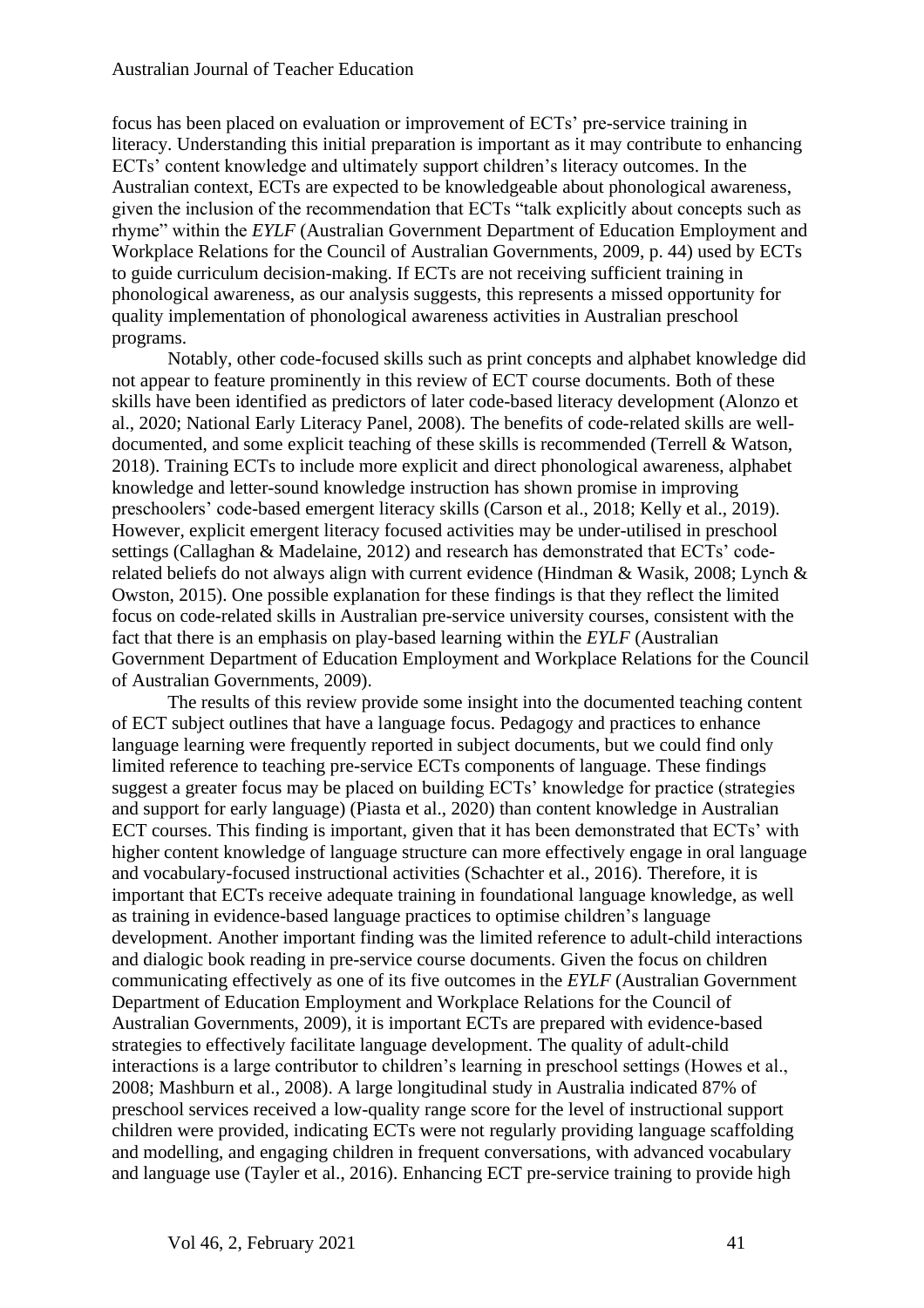quality, linguistically-rich interactions with children may help to increase this level of instructional support in preschool settings.

#### **Implications**

These study findings provide preliminary insights into the language and literacy teaching content documented in ECT pre-service courses in Australian universities. Taken with previous research examining ECTs' knowledge and practices, we recommend future research that extends these findings by using data beyond publicly available materials. Potential gaps in ECT pre-service courses and their preparation in oral language and emergent literacy have implications for the knowledge base acquired during this initial training. Further, there may be discrepancies in the delivered content across different universities and institutions, as suggested by the variability in subject outlines. Shortfalls during pre-service training have consequences for ECTs' skillset when entering the workforce and the knowledge and practices they apply when supporting children in preschool settings. In-depth knowledge and a high level of skill are required to support children's developmental outcomes. This is particularly important for children with language difficulties and children whose home language and literacy environment does not provide a strong oral language foundation. These children require particular support to catch up to their typically developing peers (Snow, 2020). The results of the current study raise important questions about the nature and consistency of ECTs' preparation; however, further information is required to better understand this training and the impact it has on developing their ability to support preschoolers' oral language and emergent literacy skills.

#### **Study Limitations and Directions for Future Research**

Several limitations need to be taken into account when considering these findings. While our data extraction and analysis methods were rigorous, the level of detail included in the online course documents was variable. Many courses provided information about subject intended learning outcomes; however, others only included subject descriptions or listed topics. Since our coding was based only on what was available, it is possible that some courses were not comprehensively described online. Further, some universities made reference to more global or general teaching content, and therefore more specific teaching content that is included in these ECT courses may have been missed from this analysis. Conversely, the mention of a topic in a course document does not take quality or depth into consideration. These are two important factors required in future studies to more fully evaluate the breadth and depth of ECT preparation courses. Future research may evaluate subject plans that provide more detailed information about student readings, assignments, and workshop content, or appraisal of lecture content to gain a more accurate picture of what is included in ECT courses. In addition, these findings were not triangulated by contact with a leading representative or student from each ECT pre-service program. This would potentially enable the study findings to be corroborated and/or extended and is recommended for future research in this area.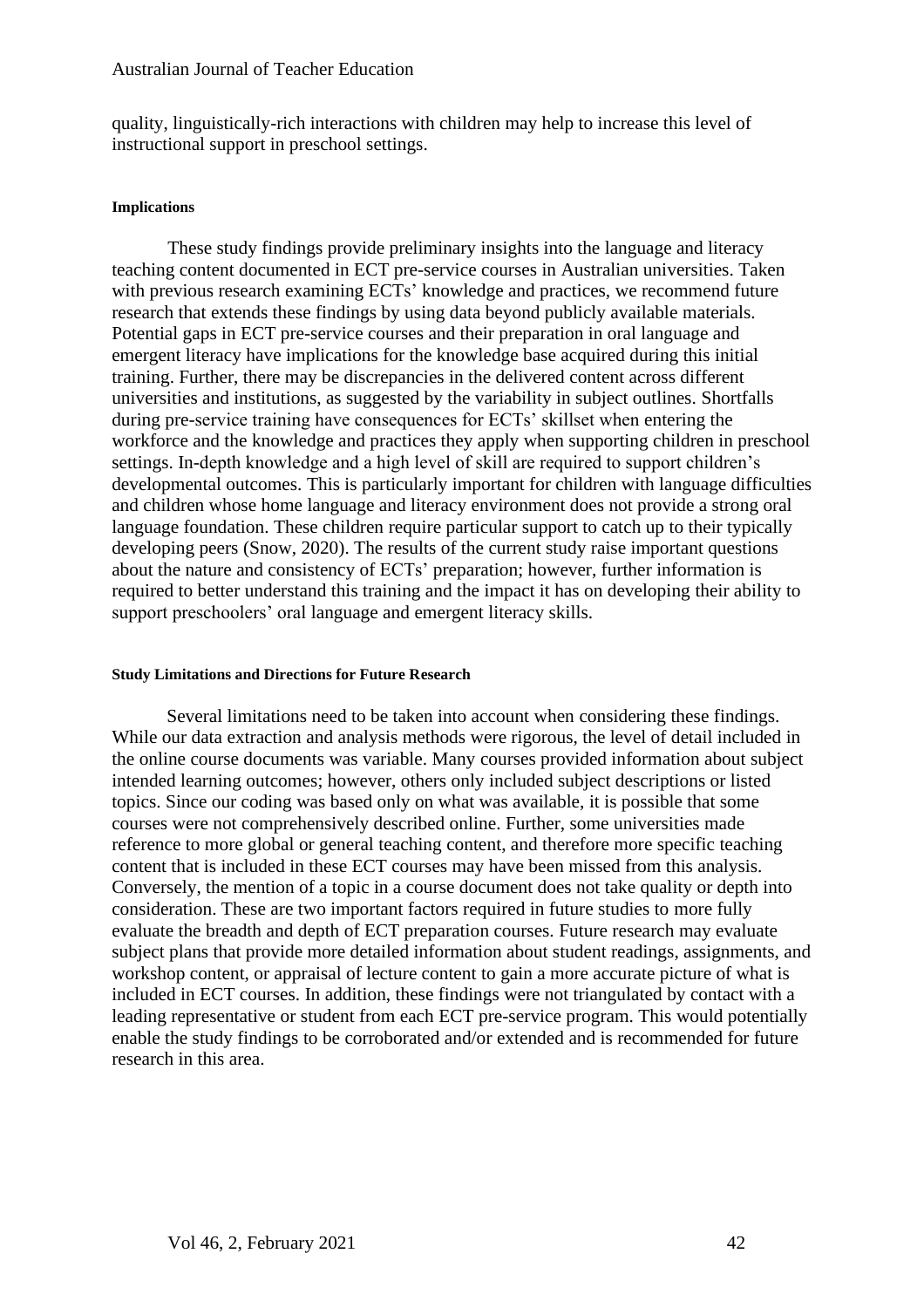## **Conclusion**

Children enter preschool from diverse backgrounds, with variable language and emergent literacy skills. These skills play a pivotal role in setting children up for academic success in the early years of school and beyond. An ECT can play a key role in maximising developmental outcomes and reducing the variability of skill profiles in children entering school. In-depth knowledge about language growth and emergent literacy development is essential for ECTs and important for facilitating learning in the context of high-quality preschool programs. Our review of publicly available pre-service ECT course documents in the Australian context, supports and extends previous international research and suggests substantial variation in the teaching content of pre-service training and possible gaps regarding preschool language and emergent literacy. Although our findings require further verification, the implications for graduating ECTs to be able to provide high quality, targeted oral language and emergent literacy activities are of concern. Our findings indicate potential missed opportunities for ECTs to obtain adequate knowledge of key emergent literacy concepts and language structure required to implement high-quality practices in preschool settings. Further research is required to ensure alignment between evidence-based guidelines and preschool pre-service preparation to minimise threats to children's oral language and emergent literacy developmental trajectories.

## **References**

- Alonzo, C. N., McIlraith, A. L., Catts, H. W., & Hogan, T. P. (2020). Predicting dyslexia in children with developmental language disorder. *Journal of Speech, Language, and Hearing Research, 63*(1), 151-162 [https://doi.org/10.1044/2019\\_JSLHR-L-18-0265](https://doi.org/10.1044/2019_JSLHR-L-18-0265)
- Australian Children's Education and Care Quality Authority. (2017). *Guide to the national quality standard*. http://files.acecqa.gov.au/files/National-Quality-Framework-Resources-Kit/NQF-Resource-03-Guide-to-NQS.pdf
- Australian Children's Education and Care Quality Authority. (2018). *NQF approved qualifications list*. https://www.acecqa.gov.au/qualifications/nqf-approved
- Australian Children's Education and Care Quality Authority. (2020a). *Requirements for early childhood teaching program assessments.* https://www.acecqa.gov.au/sites/default/files/2020-01/Requirements-for-earlychildhood-teaching-program-assessments.pdf
- Australian Children's Education and Care Quality Authority. (2020b). *Qualifications for centre-based services with children preschool age or under.* https://www.acecqa.gov.au/qualifications/requirements/children-preschool-age-orunder
- Australian Government Department of Education and Training. (2017). *Early years learning framework*. https://www.education.gov.au/early-years-learning-framework-0
- Australian Government Department of Education and Training. (2019). *Universal access to early childhood education*. https://www.education.gov.au/universal-access-earlychildhood-education
- Australian Government Department of Education Employment and Workplace Relations for the Council of Australian Governments. (2009). *Belonging, being and becoming: The early years learning framework for Australia.*

https://docs.education.gov.au/system/files/doc/other/belonging\_being\_and\_bec oming the early years learning framework for australia.pdf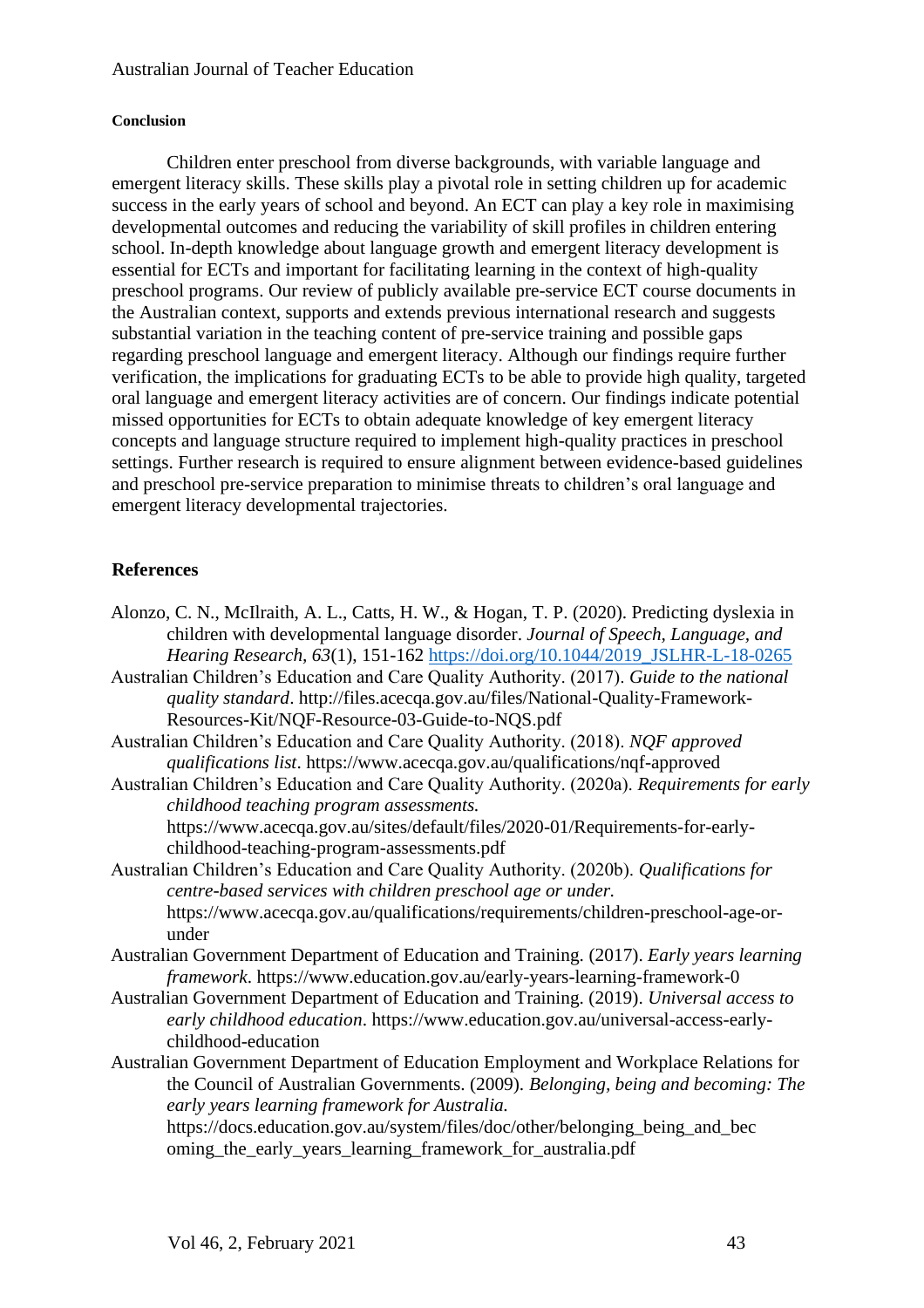Australian Qualifications Framework. (2019). *AQF levels*. https://www.aqf.edu.au/aqf-levels

- Buckingham, J., & Meeks, L. (2019). *Short changed: Preparation to teach reading in initial teacher education*. https://fivefromfive.com.au/wp-content/uploads/2019/07/ITE-REPORT-FINAL.pdf
- Burla, L., Knierim, B., Barth, J., Liewald, K., Duetz, M., & Abel, T. (2008). From text to codings: Intercoder reliability assessment in qualitative content analysis. *Nursing Research, 57*(2), 113-117.<https://doi.org/10.1097/01.NNR.0000313482.33917.7d>
- Cabell, S. Q., Justice, L. M., Konold, T. R., & McGinty, A. S. (2011). Profiles of emergent literacy skills among preschool children who are at risk for academic difficulties. *Early Childhood Research Quarterly*, *26*(1), 1-14. <https://doi.org/10.1016/j.ecresq.2010.05.003>
- Cabell, S. Q., Justice, L. M., Logan, J. A., & Konold, T. R. (2013). Emergent literacy profiles among prekindergarten children from low-SES backgrounds: Longitudinal considerations. *Early Childhood Research Quarterly, 28*(3), 608–620. <https://doi.org/10.1016/j.ecresq.2013.03.007>
- Cabell, S. Q., Justice, L. M., McGinty, A. S., DeCoster, J., & Forston, L. D. (2015). Teacherchild conversations in preschool classrooms: Contributions to children's vocabulary development. *Early Childhood Research Quarterly, 30*(1), 80-92. <https://doi.org/10.1016/j.ecresq.2014.09.004>
- Callaghan, G., & Madelaine, A. (2012). Levelling the playing field for kindergarten entry: Research implications for preschool early literacy instruction. *Australasian Journal of Early Childhood*, *37*(1), 13-23.<https://doi.org/10.1177/183693911203700103>
- Carson, K., & Bayetto, A. (2018). Teachers' phonological awareness assessment practices, self-reported knowledge and actual knowledge: The challenge of assessing what you may know less about. *Australian Journal of Teacher Education, 43*(6), 67-85. <https://doi.org/10.14221/ajte.2018v43n6.5>
- Carson, K. L., Bayetto, A. E., & Roberts, A. F. B. (2018). Effectiveness of preschool-wide teacher-implemented phoneme awareness and letter-sound knowledge instruction on code-based school-entry reading readiness. *Communication Disorders Quarterly*, *41*(4), 42-53.<https://doi.org/10.1177/1525740118789061>
- Cash, A. H., Cabell, S. Q., Hamre, B. K., DeCoster, J., & Pianta, R. C. (2015). Relating prekindergarten teacher beliefs and knowledge to children's language and literacy development. *Teaching and Teacher Education*, *48*(1), 97-105. <https://doi.org/10.1016/j.tate.2015.02.003>
- Catts, H. W., Adlof, S. M., & Weismer, S. E. (2006). Language deficits in poor comprehenders: A case for the simple view of reading. *Journal of Speech, Language, and Hearing Research, 49*(2), 278-293. [https://doi.org/10.1044/1092-4388\(2006/023\)](https://doi.org/10.1044/1092-4388(2006/023))
- Catts, H. W., Bridges, M. S., Little, T. D., & Tomblin, J. B. (2008). Reading achievement growth in children with language impairments. *Journal of Speech, Language, and Hearing Research*, *51*(6), 1569-1579. [https://doi.org/10.1044/1092-4388\(2008/07-](https://doi.org/10.1044/1092-4388(2008/07-0259)) [0259\)](https://doi.org/10.1044/1092-4388(2008/07-0259))
- Catts, H. W., McIlraith, A., Bridges, M. S., & Nielsen, D. C. (2017). Viewing a phonological deficit within a multifactorial model of dyslexia. *Reading and writing, 30*(3), 613- 629.<https://doi.org/10.1007/s11145-016-9692-2>
- Cohen, J. (1960). A coefficient of agreement for nominal scales. *Educational and Psychological Measurement, 20*(1), 37–46. <https://doi.org/10.1177/001316446002000104>
- Cunningham, A. E., Zibulsky, J., & Callahan, M. D. (2009). Starting small: Building preschool teacher knowledge that supports early literacy development. *Reading and Writing*, *22*(4), 487-510.<https://doi.org/10.1007/s11145-009-9164-z>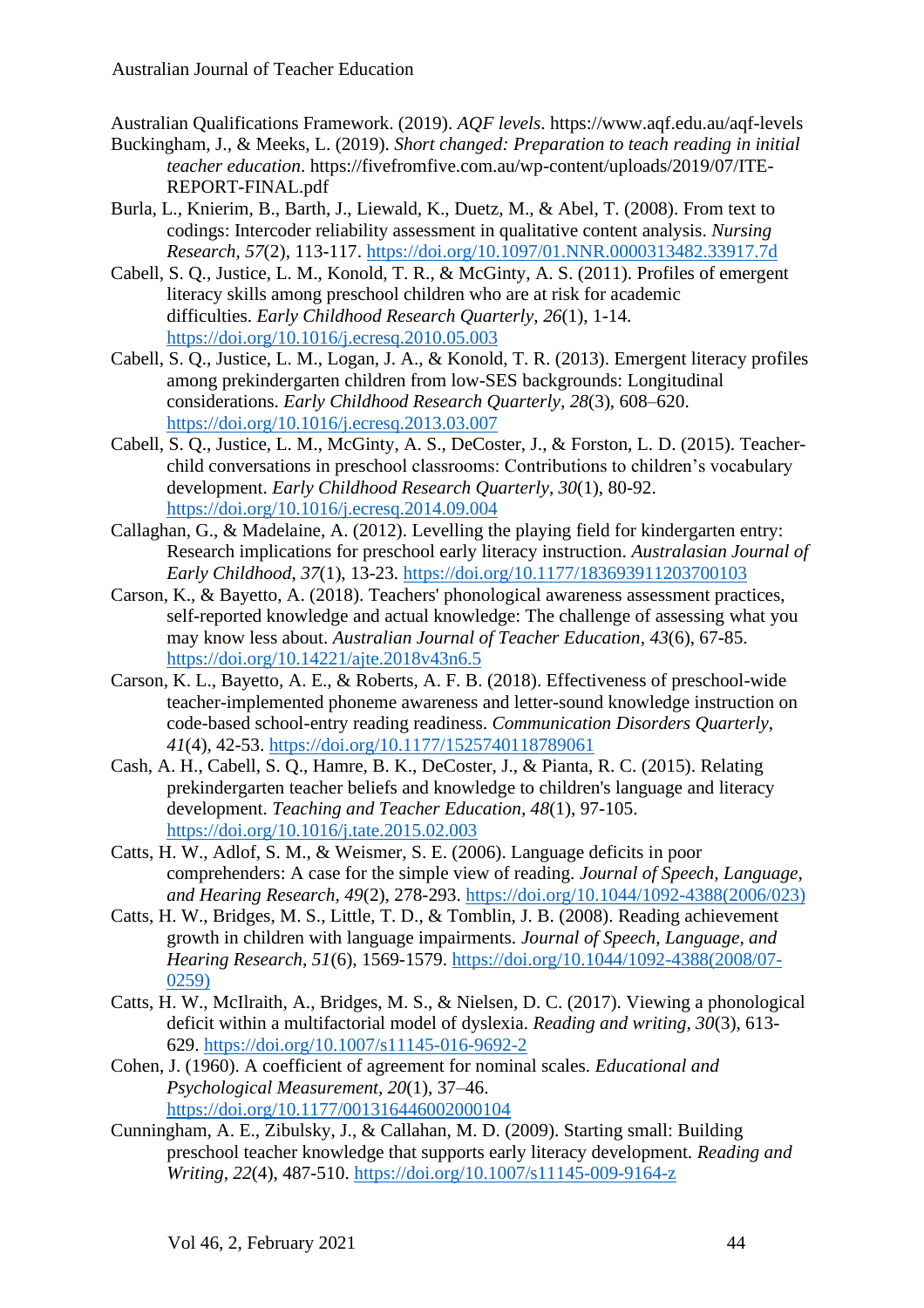- Deshmukh, R. S., Zucker, T. A., Tambyraja, S. R., Pentimonti, J. M., Bowles, R. P., & Justice, L. M. (2019). Teachers' use of questions during shared book reading: Relations to child responses. *Early Childhood Research Quarterly*, *49*(4), 59-68. <https://doi.org/10.1016/j.ecresq.2019.05.006>
- Dickinson, D. K., & Porche, M. V. (2011). Relation between language experiences in preschool classrooms and children's kindergarten and fourth-grade language and reading abilities. *Child Development, 82*(3), 870-886. [https://doi.org/10.1111/j.1467-](https://doi.org/10.1111/j.1467-8624.2011.01576.x) [8624.2011.01576.x](https://doi.org/10.1111/j.1467-8624.2011.01576.x)
- Dodge, K. A., Bai, Y., Ladd, H. F., & Muschkin, C. G. (2016). Impact of North Carolina's early childhood programs and policies on educational outcomes in elementary school*. Child Development, 88*(3), 1–19.<https://doi.org/10.1111/cdev.12645>
- Early, D. M., & Winton, P. J. (2001). Preparing the workforce: Early childhood teacher preparation at 2-and 4-year institutions of higher education. *Early Childhood Research Quarterly*, *16*(3), 285-306. [https://doi.org/10.1016/S0885-2006\(01\)00106-5](https://doi.org/10.1016/S0885-2006(01)00106-5)
- Elo, S., Kääriäinen, M., Kanste, O., Pölkki, T., Utriainen, K., & Kyngäs, H. (2014). Qualitative content analysis: A focus on trustworthiness. *SAGE Open, 4*(1), 1-10. <https://doi.org/10.1177/2158244014522633>
- Elo, S., & Kyngäs, H. (2008). The qualitative content analysis process. *Journal of Advanced Nursing*, *62*(1), 107-115.<https://doi.org/10.1111/j.1365-2648.2007.04569.x>
- Fellowes, J., & Oakley, G. (2020). *Language, literacy, and early childhood education* (3<sup>rd</sup> ed.). Oxford University Press.
- Garvis, S., Lemon, N., Pendergast, D., & Yim, B. (2013). A content analysis of early childhood teachers' theoretical and practical experiences with infants and toddlers in Australian teacher education programs. *Australian Journal of Teacher Education, 38*(9), 25-36.<https://doi.org/10.14221/ajte.2013v38n9.5>
- Garvis, S., & Manning, M. (2015). Do master early childhood teacher education programs provide adequate coverage of infants and toddlers?: A review of content. *Australian Journal of Teacher Education, 40*(8), 164-175. <https://doi.org/10.14221/ajte.2015v40n8.10>
- Geary, D. C. (2008). An evolutionarily informed education science. *Educational Psychologist*, *43*(4), 179-195. <https://doi.org/10.1080/00461520802392133>
- Girolametto, L., & Weitzman, E. (2002). Responsiveness of child care providers in interactions with toddlers and preschoolers. *Language, Speech, and Hearing Services in Schools, 33*(4), 268-281. [https://doi.org/10.1044/0161-1461\(2002/022\)](https://doi.org/10.1044/0161-1461(2002/022))
- Hammond, L. (2015). Early childhood educators' perceived and actual metalinguistic knowledge, beliefs and enacted practice about teaching early reading. *Australian Journal of Learning Difficulties, 20*(2), 113-128. <https://doi.org/10.1080/19404158.2015.1023208>
- Hart, S. A., Petrill, S. A., DeThorne, L. S., Deater‐Deckard, K., Thompson, L. A., Schatschneider, C., & Cutting, L. E. (2009). Environmental influences on the longitudinal covariance of expressive vocabulary: Measuring the home literacy environment in a genetically sensitive design. *Journal of Child Psychology and Psychiatry, 50*(8), 911–919.<https://doi.org/10.1111/j.1469-7610.2009.02074.x>
- Hay, I., & Fielding-Barnsley, R. (2009). Competencies that underpin children's transition into early literacy. *The Australian Journal of Language and Literacy, 32*(2), 148-162. https://doi.org/10.3316/ielapa.801882271625265
- Hindman, A. H., & Wasik, B. A. (2008). Head Start teachers' beliefs about language and literacy instruction. *Early Childhood Research Quarterly*, *23*(4), 479-492. <https://doi.org/10.1016/j.ecresq.2008.06.002>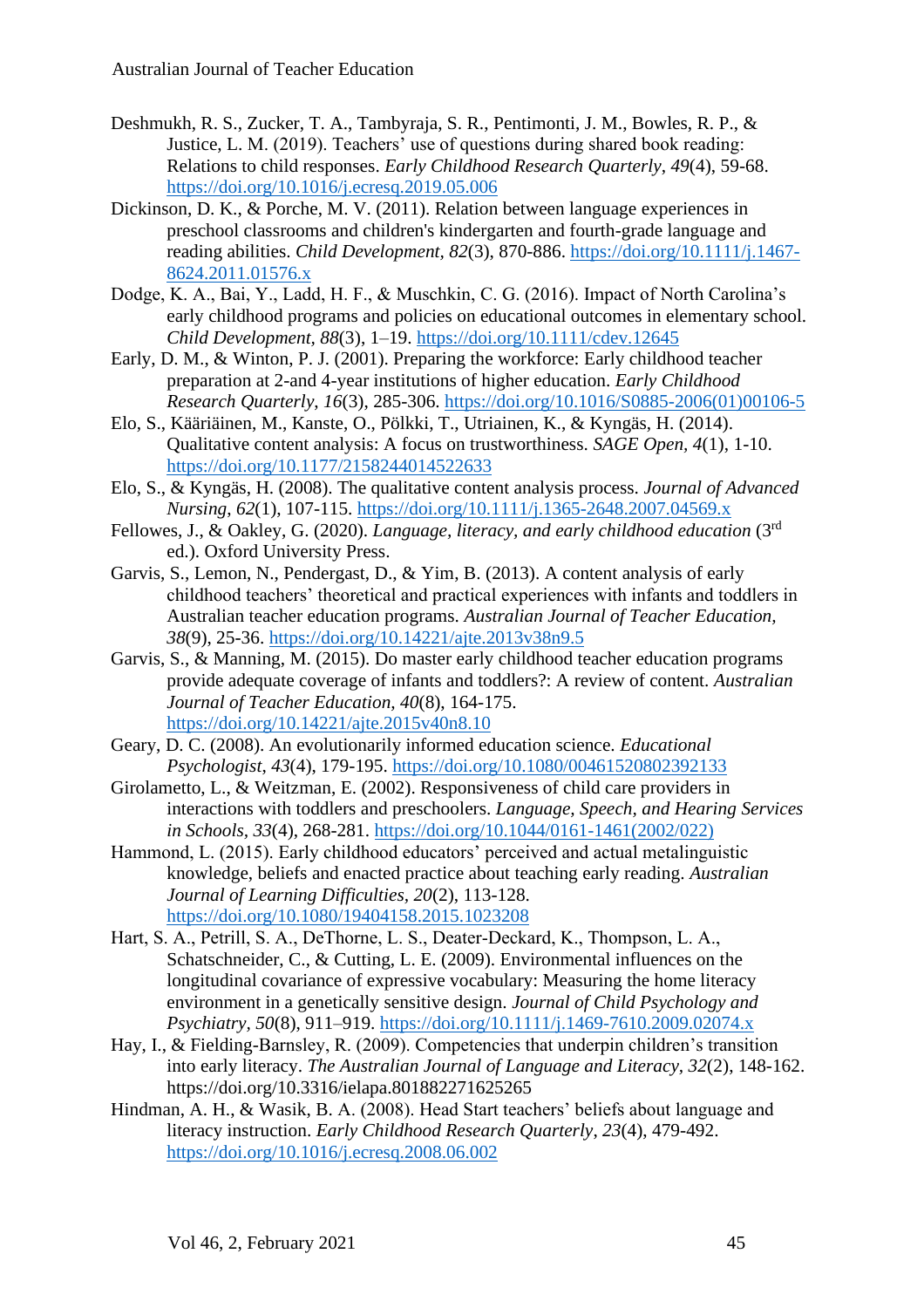- Hogan, T. P., Catts, H. W., & Little, T. D. (2005). The relationship between phonological awareness and reading: Implications for the assessment of phonological awareness. *Language, Speech, and Hearing Services in Schools, 36*(4), 285-293. [https://doi.org/10.1044/0161-1461\(2005/029\)](https://doi.org/10.1044/0161-1461(2005/029))
- Honig, A. S. (2007). Oral language development. *Early Child Development and Care*, *177*(6- 7), 581-613. <https://doi.org/10.1080/03004430701377482>
- Howes, C., Burchinal, M., Pianta, R., Bryant, D., Early, D., Clifford, R., & Barbarin, O. (2008). Ready to learn? Children's pre-academic achievement in pre-kindergarten programs. *Early Childhood Research Quarterly, 23*(1), 27-50. <https://doi.org/10.1016/j.ecresq.2007.05.002>
- Johnson, J., Fiene, R., McKinnon, K., Babu, S., Swartz, S., Johnson, M., Celik, S., Cheng, M.-F. (2010). A study of ECE pre-service teacher education at major universities in 38 PreK states. The Pennsylvania State University. https://sites.psu.edu/jamesjohnson/wp-content/uploads/sites/10777/2014/04/FINAL-FCD-Report.pdf
- Justice, L. M., Kaderavek, J. N., Fan, X., Sofka, A., & Hunt, A. (2009). Accelerating preschoolers' early literacy development through classroom-based teacher-child storybook reading and explicit print referencing. *Language, Speech, and Hearing Services in Schools*, *40*(1), 67-85. [https://doi.org/10.1044/0161-1461\(2008/07-0098\)](https://doi.org/10.1044/0161-1461(2008/07-0098))
- Justice, L. M., Logan, J., & Kaderavek, J. N. (2017). Longitudinal impacts of print-focused read-alouds for children with language impairment. *American Journal of Speech-Language Pathology*, *26*(2), 383-396. [https://doi.org/10.1044/2016\\_AJSLP-15-0200](https://doi.org/10.1044/2016_AJSLP-15-0200)
- Kelly, C., Leitão, S., Smith-Lock, K., & Heritage, B. (2019). The effectiveness of a classroom-based phonological awareness program for 4–5-year-olds. *International Journal of Speech-Language Pathology*, *21*(1), 101-113. <https://doi.org/10.1080/17549507.2017.1400589>
- Landis, J. R., & Koch, G. G. (1977). The measurement of observer agreement for categorical data. *Biometrics, 33*(1), 159-174.<https://doi.org/10.2307/2529310>
- Lin, Y. C., & Magnuson, K. A. (2018). Classroom quality and children's academic skills in child care centers: Understanding the role of teacher qualifications. *Early Childhood Research Quarterly, 42*(1), 215-227.<https://doi.org/10.1016/j.ecresq.2017.10.003>
- Lonigan, C. J., Burgess, S. R., & Anthony, J. L. (2000). Development of emergent literacy and early reading skills in preschool children: Evidence from a latent variable longitudinal study. *Developmental Psychology, 36*(5), 596-613. [https://doi.org/10.1037//0012-1649.36.5.596](https://doi.org/10.1037/0012-1649.36.5.596)
- Louden, W., Rohl., Gore, J., Greaves, D., McIntosh, A., Wright, R., Siemon, D., & House, H. (2005). *Prepared to teach: An investigation into the preparation of teachers to teach literacy and numeracy*. Edith Cowan University. https://ro.ecu.edu.au/ecuworks/7135/
- Lynch, J., & Owston, R. (2015). Preschool teachers' beliefs about the teaching and learning of language and literacy: Implications for education and practice. *International Research in Early Childhood Education*, *6*(1), 91-111.
- MacPhail, C., Khoza, N., Abler, L., & Ranganathan, M. (2015). Process guidelines for establishing intercoder reliability in qualitative studies. *Qualitative Research, 16*(2), 198-212.<https://doi.org/10.1177/1468794115577012>
- Magnuson, K. A., Ruhm, C., & Waldfogel, J. (2007). Does prekindergarten improve school preparation and performance? *Economics of Education Review, 26*(1), 33-51. <https://doi.org/10.1016/j.econedurev.2005.09.008>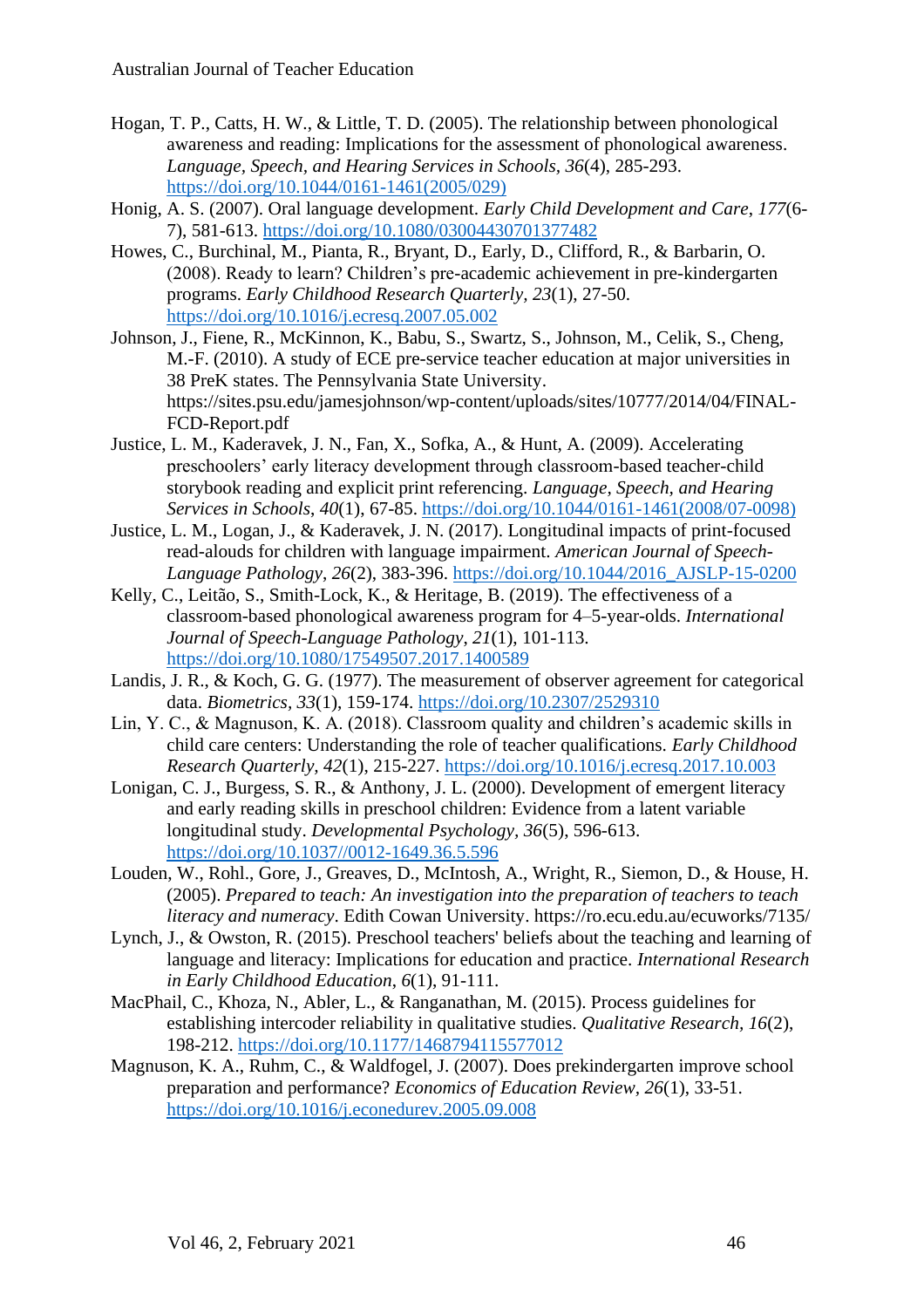- Manning, M., Garvis, S., Fleming, C., & Wong T. W. G. (2017). The relationship between teacher qualification and the quality of the early childhood care and learning environment. *Campbell Systematic Reviews, 13*(1), 1-82. <https://doi.org/10.4073/csr.2017.1>
- Markussen-Brown, J., Juhl, C. B., Piasta, S. B., Bleses, D., Højen, A., & Justice, L. M. (2017). The effects of language-and literacy-focused professional development on early educators and children: A best-evidence meta-analysis. *Early Childhood Research Quarterly*, *38*(1), 97-115.<https://doi.org/10.1016/j.ecresq.2016.07.002>
- Mashburn, A. J., Pianta, R. C., Hamre, B. K., Downer, J. T., Barbarin, O. A., Bryant, D., Burchinal, M., Early, D. M., & Howes, C. (2008). Measures of classroom quality in prekindergarten and children's development of academic, language, and social skills. *Child Development, 79*(3), 732-749. [https://doi.org/10.1111/j.1467-](https://doi.org/10.1111/j.1467-8624.2008.01154.x) [8624.2008.01154.x](https://doi.org/10.1111/j.1467-8624.2008.01154.x)
- Maxwell, K. L., Lim, C-I., & Early, D. M. (2006). *Early childhood teacher preparation programs in the United States: National report.* The University of North Carolina, FPG Child Development Institute. https://fpg.unc.edu/sites/fpg.unc.edu/files/resources/reports-and-policybriefs/NPC\_National\_Report\_2006.pdf
- McLeod, S., Harrison, L. J., & Wang, C. (2019). A longitudinal population study of literacy and numeracy outcomes for children identified with speech, language, and communication needs in early childhood. *Early Childhood Research Quarterly, 47*(1), 507-517.<https://doi.org/10.1016/j.ecresq.2018.07.004>
- Meeks, L. J., & Kemp, C. R. (2017). How well prepared are Australian preservice teachers to teach early reading skills? *Australian Journal of Teacher Education, 42*(11), 1-17. <https://doi.org/10.14221/ajte.2017v42n11.1>
- Meloy, B., Gardner, M., & Darling-Hammond, L. (2019). *Untangling the evidence on preschool effectiveness: Insights for policymakers*. Learning Policy Institute. https://learningpolicyinstitute.org/sites/default/files/productfiles/Untangling\_Evidence\_Preschool\_Effectiveness\_REPORT.pdf
- Moats, L. (2014). What teachers don't know and why they aren't learning it: Addressing the need for content and pedagogy in teacher education. *Australian Journal of Learning Difficulties*, *19*(2), 75-91.<https://doi.org/10.1080/19404158.2014.941093>
- Mol, S. E., Bus, A. G., & De Jong, M. T. (2009). Interactive book reading in early education: A tool to stimulate print knowledge as well as oral language. *Review of Educational Research*, *79*(2), 979-1007.<https://doi.org/10.3102/0034654309332561>
- Morgan, P. L., Farkas, G., Hillemeier, M. M., Hammer, C. S., & Maczuga, S. (2015). 24 month-old children with larger oral vocabularies display greater academic and behavioral functioning at kindergarten entry. *Child Development, 86*(5), 1351–1370. <https://doi.org/10.1111/cdev.12398>
- Murphy, K. A., Justice, L. M., O'Connell, A. A., Pentimonti, J. M., & Kaderavek, J. N. (2016). Understanding risk for reading difficulties in children with language impairment. *Journal of Speech, Language, and Hearing Research*, *59*(6), 1436-1447. [https://doi.org/10.1044/2016\\_JSLHR-L-15-0110](https://doi.org/10.1044/2016_JSLHR-L-15-0110)
- National Early Literacy Panel. (2008). *Developing early literacy: Report of the National Early Literacy Panel.* National Institute for Literacy. http://www.nifl.gov/earlychildhood/NELP/NELPreport.html
- Opel, A., Ameer, S. S., & Aboud, F. E. (2009). The effect of preschool dialogic reading on vocabulary among rural Bangladeshi children. *International Journal of Educational Research, 48*(1), 12–20.<https://doi.org/10.1016/j.ijer.2009.02.008>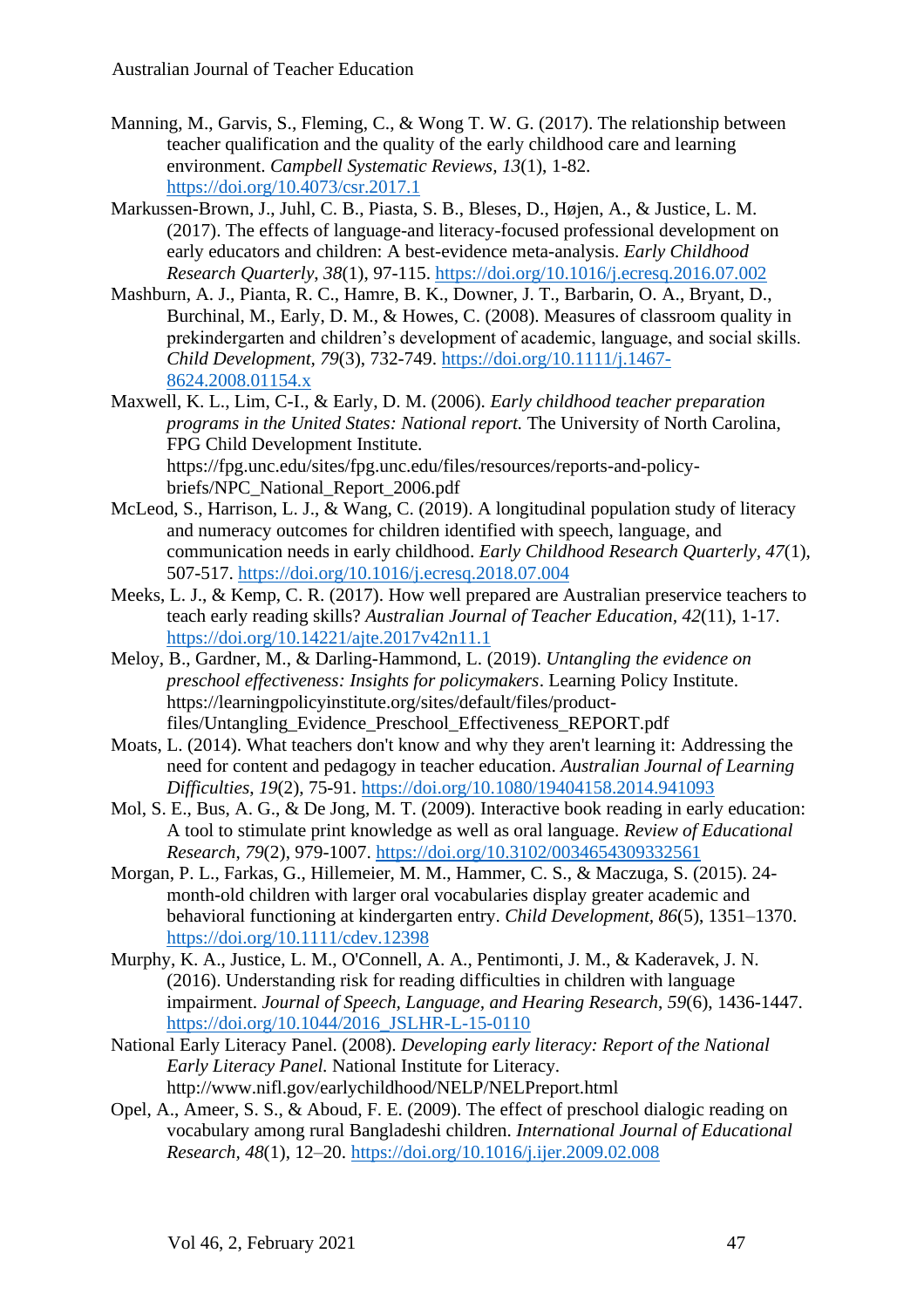- Pianta, R., Howes, C., Burchinal, M., Bryant, D., Clifford, R., Early, D., & Barbarin, O. (2005). Features of pre-kindergarten programs, classrooms and teachers: Do they predict observed classroom quality and child-teacher interactions? *Applied Developmental Science, 9(*3), 144-159. [https://doi.org/10.1207/s1532480xads0903\\_2](https://doi.org/10.1207/s1532480xads0903_2)
- Piasta, S. B., Park, S., Farley, K. S., Justice, L. M., & O'Connell, A. A. (2020a). Early childhood educators' knowledge about language and literacy: Associations with practice and children's learning. *Dyslexia*, *26*(2), 137-152. <https://doi.org/10.1002/dys.1612>
- Piasta, S. B., Ramirez, P. S., Farley, K. S., Justice, L. M., & Park, S. (2020b). Exploring the nature of associations between educators' knowledge and their emergent literacy classroom practices. *Reading and Writing, 33*(6), 1399-1422. <https://doi.org/10.1007/s11145-019-10013-4>
- Puglisi, M. L., Hulme, C., Hamilton, L. G., & Snowling, M. J. (2017). The home literacy environment is a correlate, but perhaps not a cause, of variations in children's language and literacy development. *Scientific Studies of Reading, 21*(6), 498–514. <https://doi.org/10.1080/10888438.2017.1346660>
- QSR International. (2019). *NVivo 12 Mac*. https://www.qsrinternational.com/nvivo/nvivoproducts/nvivo-12-mac
- Ribeiro, L. A., Zachrisson, H. D., & Dearing, E. (2017). Peer effects on the development of language skills in Norwegian childcare centers. *Early Childhood Research Quarterly, 41*(4), 1-12.<https://doi.org/10.1016/j.ecresq.2017.05.003>
- Saracho, O. N. (2013). Early childhood teacher preparation programmes in the USA. *Early Child Development and Care*, *183*(5), 571-588. <https://doi.org/10.1080/03004430.2012.673488>
- Schachter, R. E. (2017). Early childhood teachers' pedagogical reasoning about how children learn during language and literacy instruction. *International Journal of Early Childhood*, *49*(1), 95-111.<https://doi.org/10.1007/s13158-017-0179-3>
- Schachter, R. E., Spear, C. F., Piasta, S. B., Justice, L. M., & Logan, J. A. R. (2016). Early childhood educators' knowledge, beliefs, education, experiences, and children's language- and literacy-learning opportunities: What is the connection? *Early Childhood Research Quarterly, 36*(3), 281-294. <https://doi.org/10.1016/j.ecresq.2016.01.008>
- Schreier, M. (2012). *Qualitative content analysis in practice*. SAGE Publications.
- Smith, T. E. C., Polloway, E. A., Patton, J. R., Dowdy, C. A., & McIntyre, L. J. (2015). Teaching students with special needs in inclusive settings (5<sup>th</sup> ed.). Pearson Education.
- Snow, P. C. (2020). SOLAR: The Science of Language and Reading. *Child Language Teaching and Therapy*. Advance online publication. [https://doi.org/10.1177/](https://doi.org/10.1177/0265659020947817)**0265659020947817**
- Snowling, M. J., Duff, F. J., Nash, H. M., & Hulme, C. (2016). Language profiles and literacy outcomes of children with resolving, emerging, or persisting language impairments. *Journal of Child Psychology and Psychiatry, 57*(12), 1360-1369. <https://doi.org/10.1111/jcpp.12497>
- Storch, S. A., & Whitehurst, G. J. (2002). Oral language and code-related precursors to reading: Evidence from a longitudinal structural model. *Developmental Psychology*, *38*(6), 934-947.<https://doi.org/10.1037/0012-1649.38.6.934>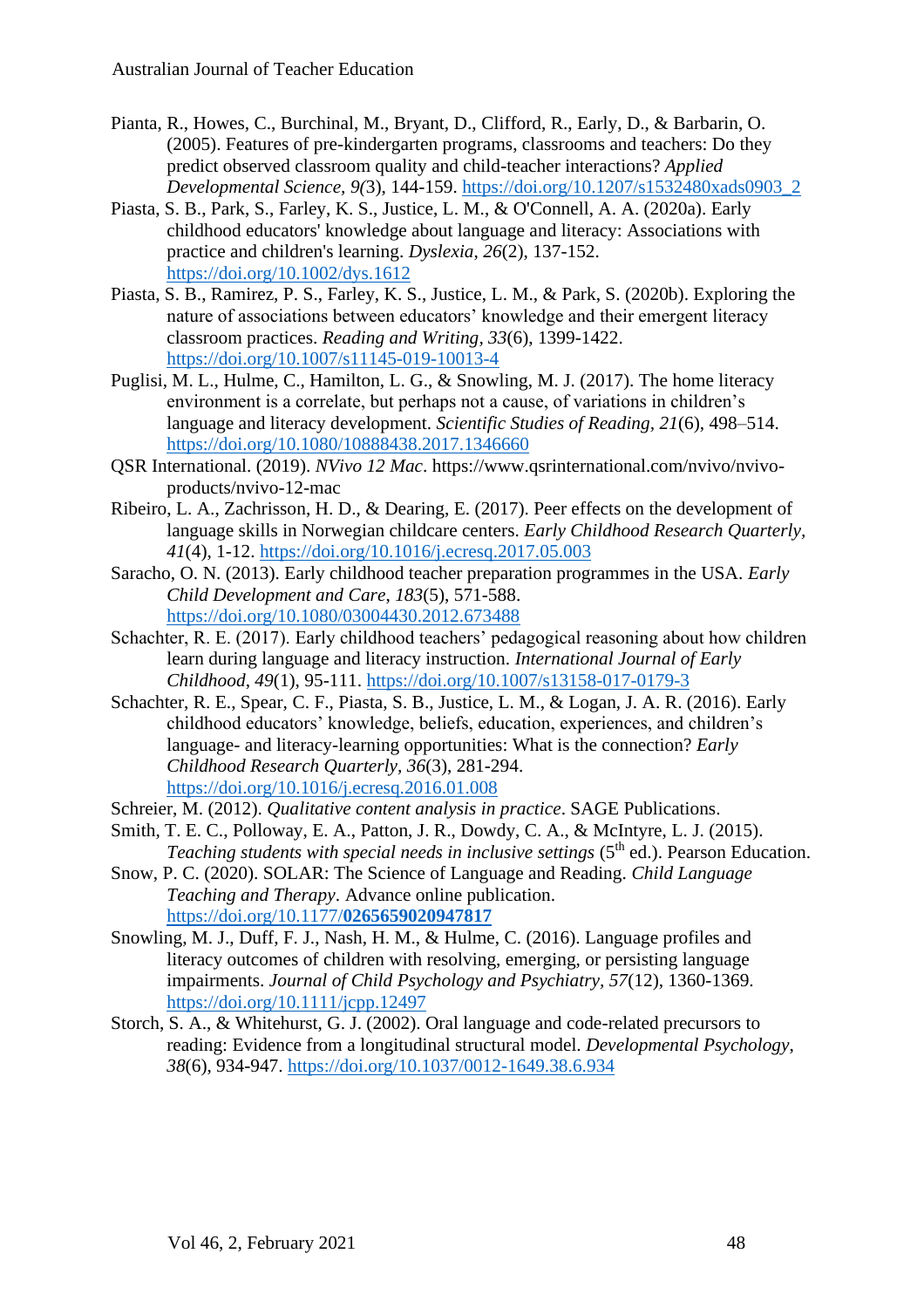- Tayler, C., Thorpe, K., Nguyen, C., Adams, R., Ishimine, K., Ferguson, A., Gilley, T., Weston, K., Cleveland, G., Siraj, I., Cloney, D., Cohrssen, C., Staton, S., Davis, E., Bell-Booth, R., Niklas, F., Hildenbrand, C., Page, J., Church, A., . . . Brookes, I. (2016). *The E4Kids study: Assessing the effectiveness of Australian early childhood education and care programs. Overview of findings at 2016*. The University of Melbourne: Melbourne Graduate School of Education. https://education.unimelb.edu.au/\_\_data/assets/pdf\_file/0006/2929452/E4Kids-Report-3.0\_WEB.pdf
- Terrell, P., & Watson, M. (2018). Laying a firm foundation: Embedding evidence-based emergent literacy practices into early intervention and preschool environments. *Language, Speech, and Hearing Services in Schools*, *49*(2), 148-164. [https://doi.org/10.1044/2017\\_LSHSS-17-0053](https://doi.org/10.1044/2017_LSHSS-17-0053)
- Towson, J. A., Fettig, A., Fleury, V. P., & Abarca, D. L. (2017). Dialogic reading in early childhood settings: A summary of the evidence base. *Topics in Early Childhood Special Education*, *37*(3), 132-146.<https://doi.org/10.1177/0271121417724875>
- Vesay, J. P., & Gischlar, K. L. (2013). The Big 5: Teacher knowledge and skill acquisition in early literacy. *Reading Horizons, 52*(3), 281-303. <https://doi.org/10.1080/19388071.2013.808296>
- Warren, D., & Haisken-DeNew, J.P. (2013). *Melbourne institute working paper series working paper no. 34/13 early bird catches the worm: The causal impact of preschool participation and teacher qualifications on Year 3 national NAPLAN cognitive tests*. Melbourne Institute of Applied Social and Economic Research. https://melbourneinstitute.unimelb.edu.au/downloads/working\_paper\_series/wp2013n 34.pdf
- Wasik, B. A., Bond, M. A., & Hindman, A. (2006). The effects of a language and literacy intervention on Head Start children and teachers. *Journal of Educational Psychology*, *98*(1), 63-74.<https://doi.org/10.1037/0022-0663.98.1.63>
- Weadman, T., Serry, T., & Snow, P. C. (2020). How do early childhood teachers perceive their role in facilitating oral language and emergent literacy skill development for preschool children? Perspectives from Australia. In S. McLeod, T. Cumming, B. Downey, & L. Mahony (Eds.). *Early Childhood Voices 2020 Conference Proceedings* (pp. 133). Charles Sturt University. https://earlychildhoodresearch.csu.domains/earlychildhood-voices-conference-2020/
- Whitebook, M., Austin, L. J. E., Ryan, S., Kipnis, F., Almaraz, M., & Sakai, L. (2012). *By default or by design? Variations in higher education programs for early care and teachers and their implications for research methodology, policy, and practice*. Center for the Study of Child Care Employment, University of California, Berkeley. http://cscce.berkeley.edu/files/2012/ByDefaultOrByDesign\_FullReport\_2012.pdf
- Whitebook, M., Bellm, D., Lee, Y., & Sakai, L. (2005). *Time to revamp and expand: Early childhood teacher preparation programs in California's institutions of higher education.* Center for the Study of Child Care Employment. https://cscce.berkeley.edu/files/2005/revamp\_report.pdf
- Whitehurst, G. J., Falco, F. L., Lonigan, C. J., Fischel, J. E., DeBaryshe, B. D., Valdez-Menchaca, M. C., & Caulfield, M. (1988). Accelerating language development through picture book reading. *Developmental Psychology*, *24*(4), 552-559. <https://doi.org/10.1037/0012-1649.24.4.552>
- Wong, V. V., Cook, T. D., Barnett, S. W., & Kwanghee, J. (2008). An effectiveness-based evaluation of five state pre-kindergarten programs. *Journal of Policy Analysis and Management, 27*(1), 122-154.<https://doi.org/10.1002/pam.20310>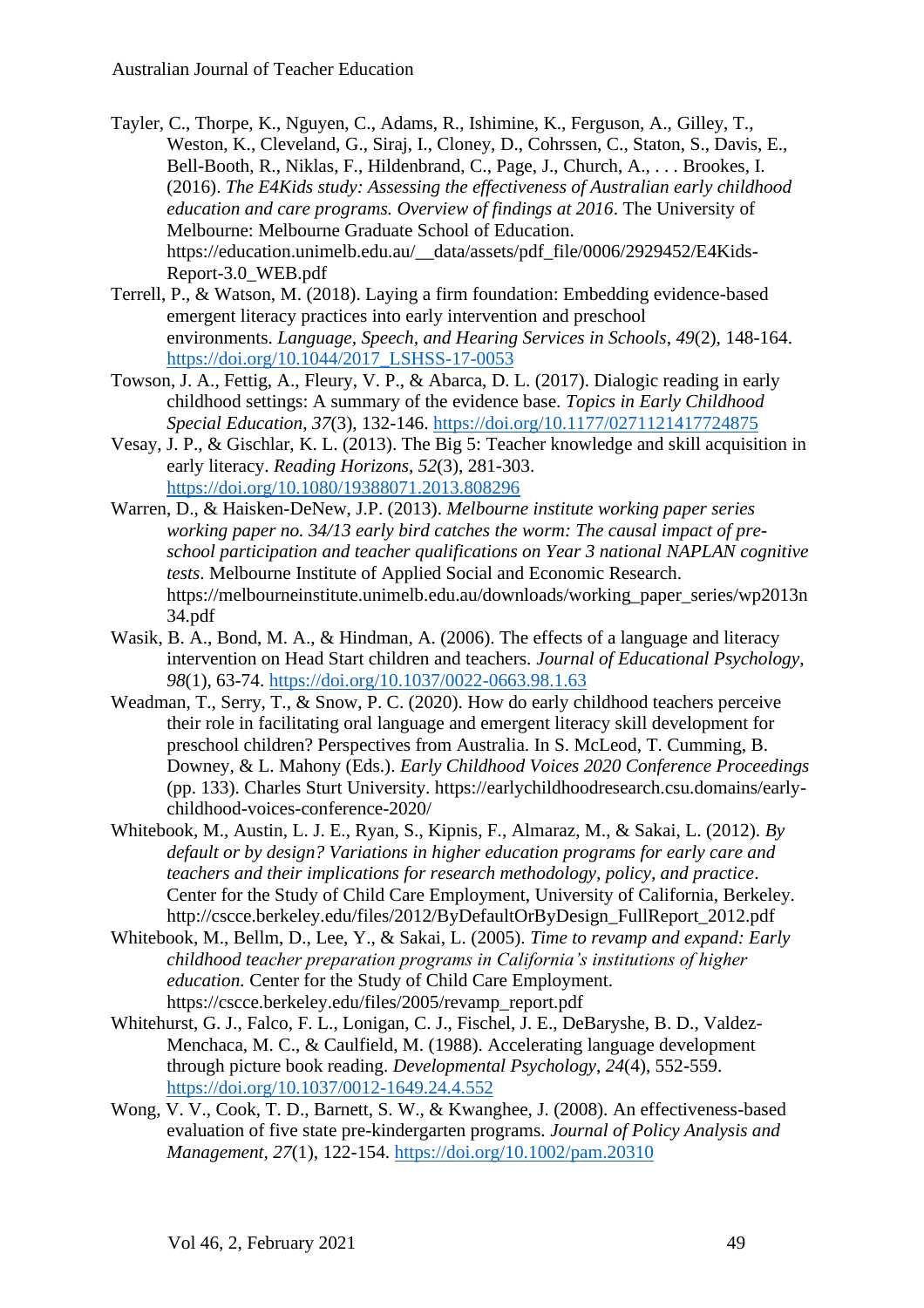Zucker, T. A., Cabell, S. Q., Justice, L. M., Pentimonti, J. M., & Kaderavek, J. N. (2013). The role of frequent, interactive prekindergarten shared reading in the longitudinal development of language and literacy skills. *Developmental Psychology, 49*(8), 1425- 1439.<https://doi.org/10.1037/a0030347>

## **Acknowledgements**

The authors gratefully acknowledge Clare Walton for assisting with inter-coder reliability in this study.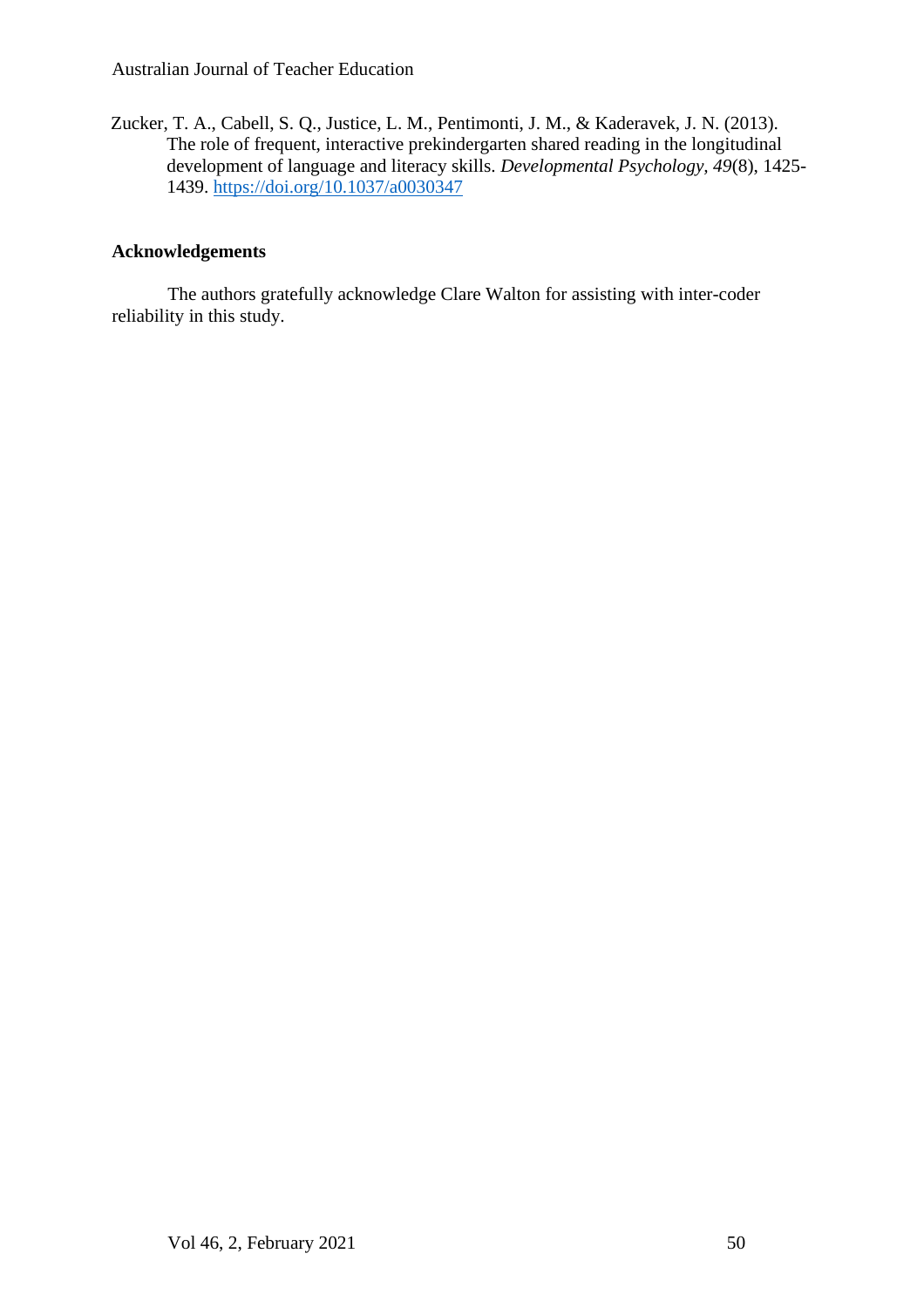## **Appendix A Language Coding Frame**

| <b>Category/Subcategory</b> |                                                           | <b>Description</b>                                                                                                                                  | <b>Example</b>                                                                                      |
|-----------------------------|-----------------------------------------------------------|-----------------------------------------------------------------------------------------------------------------------------------------------------|-----------------------------------------------------------------------------------------------------|
|                             | Language acquisition                                      | Knowledge of how language develops in preschool<br>children.                                                                                        | Typical developmental progression in language.                                                      |
|                             | 1.1 Theories of language development and learning         | Theory to support understanding of children's language<br>development and theory for supporting the development<br>of children's language learning. | Current theories of language development.                                                           |
| 2.                          | Language curriculum                                       | Preschool language curriculum, inclusive of practices to<br>support language that relate to the curriculum.                                         | Demonstrate understanding of key curriculum<br><i>principles.</i>                                   |
|                             | 2.1 Early childhood curriculum documents                  | Early childhood curriculum framework documents, for<br>example, 'The Early Years Learning Framework'.                                               | The VEYLDF Outcome 3: Children are Effective<br>Communicators.                                      |
| 3.                          | Language evaluation and/or assessment                     | Assessment or evaluation of the language skills of<br>preschool children.                                                                           | Assessment of young children's language  learning<br>and development.                               |
|                             | 3.1 Providing feedback on language skills and<br>learning | Reporting and providing feedback on language<br>assessment or learning.                                                                             | provide timely and appropriate feedback about<br>their learning in a range of contexts.             |
|                             | Components of language                                    | Knowledge of the structure or different components that<br>encompass language.                                                                      | An in-depth study of the structure of language.                                                     |
|                             | 4.1 Phonology                                             | A specific focus on phonology.                                                                                                                      | Components of language: phonology.                                                                  |
|                             | 4.2 Morphology                                            | A specific focus on morphology.                                                                                                                     | Components of language:  morphology.                                                                |
|                             | 4.3 Grammar/Syntax                                        | A specific focus on grammar or syntax.                                                                                                              | Components of language:  grammar.                                                                   |
|                             | 4.4 Semantics/Vocabulary                                  | A specific focus on semantics or vocabulary.                                                                                                        | Components of spoken language  semantics.                                                           |
|                             | 4.5 Pragmatics                                            | A specific focus on pragmatics.                                                                                                                     | Components of language:  pragmatics.                                                                |
| 5.                          | Practices to support children's language growth           | Practices or strategies to support the language<br>development of preschool children.                                                               | Suitable experiences and strategies for enhancing<br>children's language growth.                    |
|                             | 5.1 Adult-child interactions                              | Employing adult-child interactions to develop the<br>language development of preschool children.                                                    | the importance of adult interaction in supporting<br>infant communication and language development. |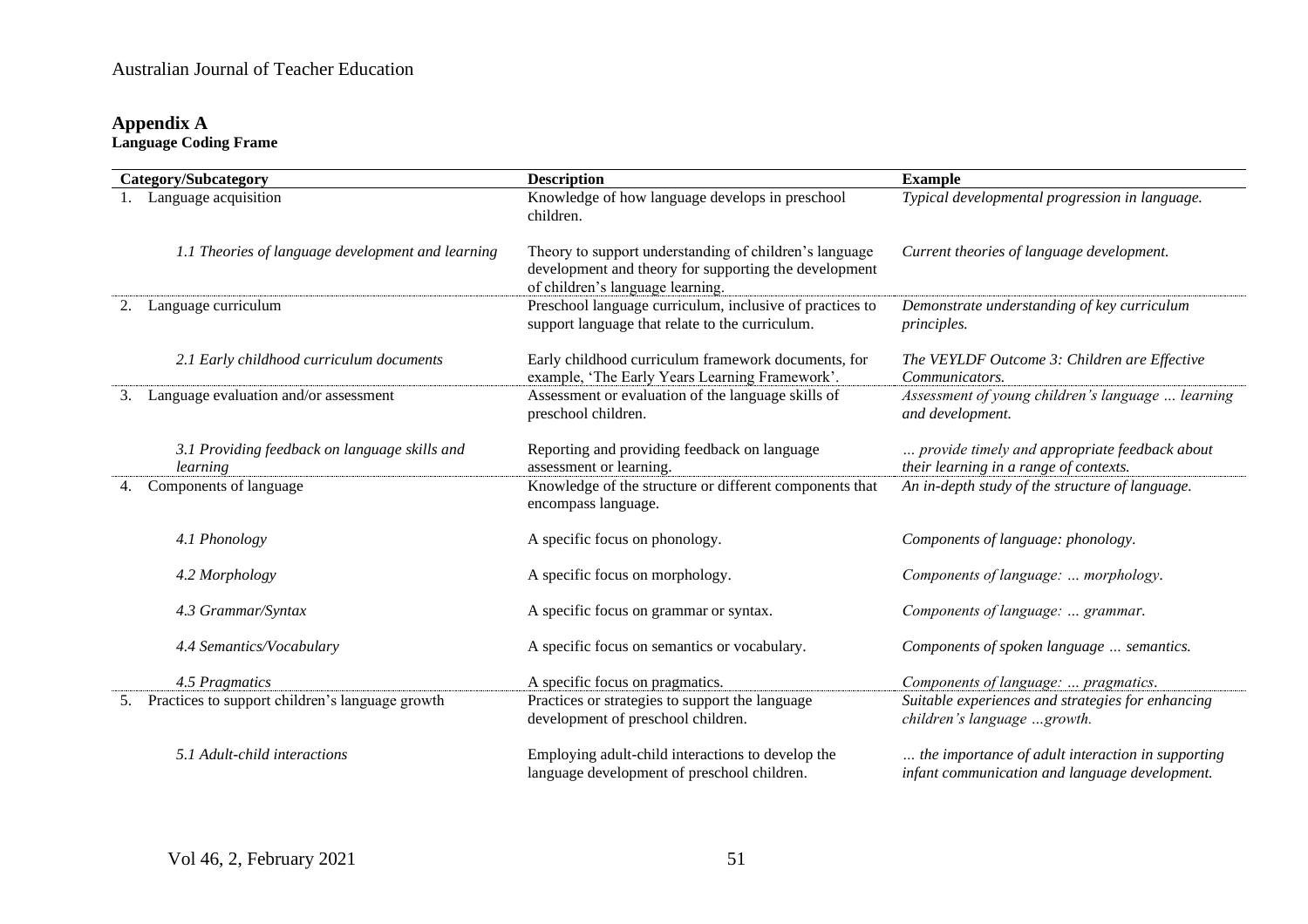|    | 5.2 Creating and promoting a language rich<br>environment                     | Promoting a language-rich environment to facilitate<br>language development.                                                                                     | Strategies that support the provision of a language<br>rich environment.                                                                         |
|----|-------------------------------------------------------------------------------|------------------------------------------------------------------------------------------------------------------------------------------------------------------|--------------------------------------------------------------------------------------------------------------------------------------------------|
|    | 5.3 Reading to children                                                       | Using children's literature or books to facilitate<br>children's language development.                                                                           | Articulate how storytelling and picture books support<br>language acquisition.                                                                   |
|    | 5.4 Scaffolding learning                                                      | Applying scaffolding strategies to support language<br>development.                                                                                              | Employ teaching and appropriate scaffolding skills<br>that assist the development of children's oral<br>language.                                |
|    | 5.5 Music, arts and drama                                                     | Use of music, drama or expressive arts to promote<br>language growth in preschool children.                                                                      | music across the day and as a support for children<br>to develop language.                                                                       |
|    | 5.6 Information and Communication Technology<br>(ICT)                         | Use of ICT or digital resources to develop children's<br>language skills.                                                                                        | Digital technologies as a tool to support language<br>and literacy learning.                                                                     |
|    | 5.7 Working with families                                                     | Working with families to support the language<br>development of preschool children.                                                                              | Working with families to support language<br>development.                                                                                        |
|    | 5.8 Play-based learning                                                       | Implementation of play-based learning to target language<br>skills.                                                                                              | Language through play-based pedagogies.                                                                                                          |
|    | 5.9 Dialogic book reading strategies                                          | Dialogic reading strategies to promote language skills.                                                                                                          | Dialogic approaches.                                                                                                                             |
| 6. | Supporting language diversity                                                 | Supporting the language learning and development of<br>preschool children from diverse linguistic and cultural<br>backgrounds.                                   | Teaching and assessing language  and<br>communication learning experiences for diverse<br>learners.                                              |
|    | 6.1 Children with differing language abilities                                | Supporting preschool children with a diverse range of<br>language skills, including children with a language delay<br>or children with advanced language skills. | Addressing children's atypical language<br>development.                                                                                          |
|    | 6.2 Children from CALD (Culturally and<br>Linguistically Diverse) backgrounds | Supporting children from different cultural backgrounds,<br>or children with English as a second language.                                                       | support the learning and development of<br>children's acquisition that English as a second or<br>additional language in early childhood.         |
|    | 7. Relationship between language and literacy                                 | Knowledge of the inter-connected relationship between<br>children's oral language and literacy learning.                                                         | Interrelationship between literacy and language<br>development.                                                                                  |
| 8. | Factors influencing language skills                                           | Understanding the relationship between language in<br>different contexts and settings, and the impact of varying<br>factors on language skills.                  | Interdependent relationship between context,<br>meaning and grammar, incorporating the notion of<br>context as culture, discourse and situation. |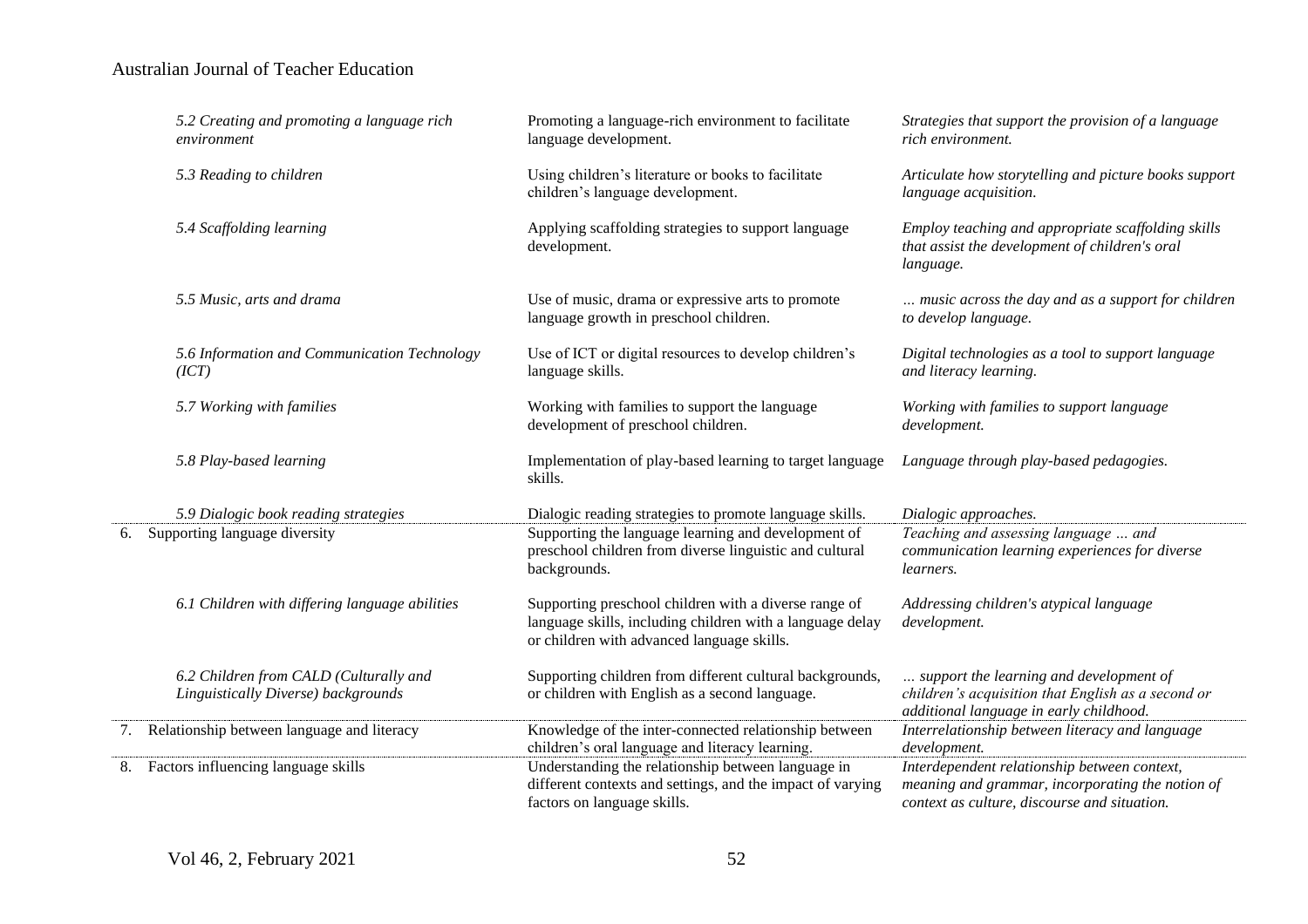| 8.1 Cultural factors                                                                                                                                                                                                                                                                                                                   | Understanding the influence of cultural factors on<br>language skills.                                                                                    | Understanding of the relationship between<br>language/s and culture.                          |
|----------------------------------------------------------------------------------------------------------------------------------------------------------------------------------------------------------------------------------------------------------------------------------------------------------------------------------------|-----------------------------------------------------------------------------------------------------------------------------------------------------------|-----------------------------------------------------------------------------------------------|
| 8.2 Home/Family factors                                                                                                                                                                                                                                                                                                                | Understanding the influence of home/family factors on<br>language skills.                                                                                 | Family  influence on language development and<br>use.                                         |
| 8.3 Community factors                                                                                                                                                                                                                                                                                                                  | Understanding the influence of community factors on<br>language skills.                                                                                   | Influence of  community contexts on children's<br>acquisition of language.                    |
| 8.4 Social factors                                                                                                                                                                                                                                                                                                                     | Understanding the influence of social factors on<br>language skills.                                                                                      | Impact of  sociocultural and language contexts on<br>learning Standard English.               |
| Planning and documenting language experiences<br>9.                                                                                                                                                                                                                                                                                    | Planning for children's language learning and setting<br>goals specific to targeting language development, and<br>documenting these language experiences. | Plan, document  language and literacy promoting<br>experiences based on children's interests. |
| 10. Preschool listening skills: Development and teaching<br>$\mathbf{r}$ and $\mathbf{r}$ are the set of the set of the set of the set of the set of the set of the set of the set of the set of the set of the set of the set of the set of the set of the set of the set of the set of the set<br>$\mathbf{v}$ $\alpha$ $\mathbf{v}$ | Understanding of how listening skills development in<br>preschool children, as well as pedagogical practices to<br>support listening skills.              | Strategies for teaching and learning of  listening.                                           |

*Note:* Categories are written in regular font and subcategories are written in italics.

**Table 4: Language coding frame**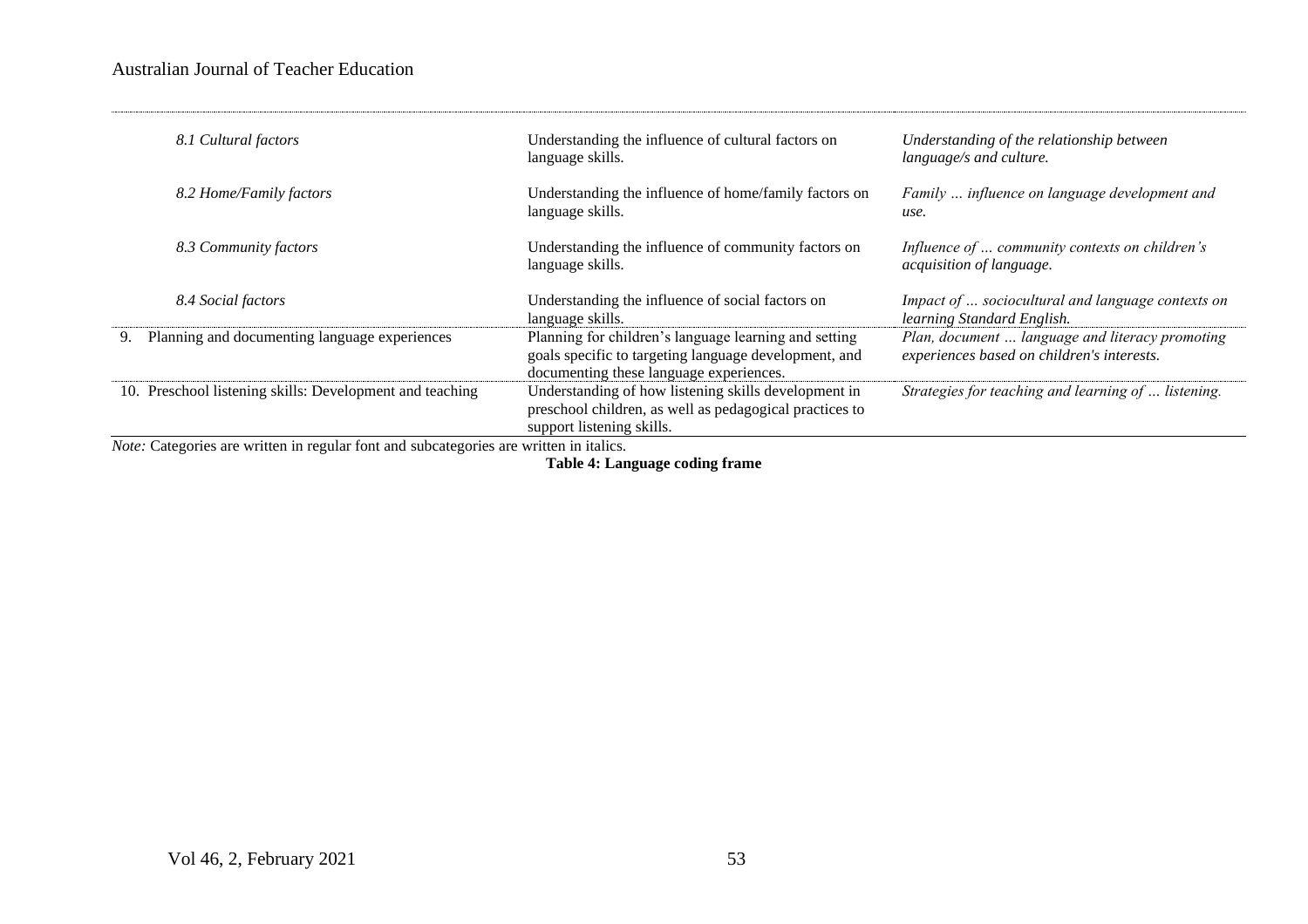## **Appendix B Emergent Literacy Coding Frame**

| Category/Subcategory |                                                                             | <b>Description</b>                                                                                                           | <b>Example</b>                                                                              |
|----------------------|-----------------------------------------------------------------------------|------------------------------------------------------------------------------------------------------------------------------|---------------------------------------------------------------------------------------------|
|                      | Emergent literacy development                                               | Knowledge of how literacy develops in preschool<br>children.                                                                 | Knowledge and understanding of  literacy<br>development.                                    |
|                      | 1.1 Theories of children's literacy development and<br>learning             | Theory to support understanding of the literacy develops<br>in preschool children.                                           | Theory of children's literacy development.                                                  |
| 2.                   | Literacy curriculum                                                         | Preschool literacy curriculum, inclusive of practices to<br>support literacy that relate to the curriculum.                  | key curriculum principles and strategies relating<br>to  literacy for young children.       |
|                      | 2.1 Early childhood curriculum documents                                    | Early childhood curriculum framework documents, for<br>example, 'The Early Years Learning Framework'.                        | <b>Early Learning Framework</b>                                                             |
| 3.                   | Literacy evaluation and/or assessment                                       | Assessment or evaluation of the literacy skills of<br>preschool children.                                                    | Assessing practices for literacy teaching and<br><i>learning.</i>                           |
|                      | 3.1 Providing feedback on literacy skills and<br>learning                   | Reporting and providing feedback on literacy assessment<br>or learning                                                       | Assessment related feedback.                                                                |
|                      | Phonological awareness                                                      | Knowledge of phonological awareness more broadly, but<br>also inclusive of phonological knowledge and phonemic<br>awareness. | Learn about key foundational skills including<br>phonological awareness.                    |
| 5.                   | Concepts about print                                                        | Understanding of print concepts.                                                                                             | Topics covered include concepts about print.                                                |
|                      | 5.1 Alphabet knowledge                                                      | Knowledge of the alphabet.                                                                                                   | Knowledge of the alphabet                                                                   |
| 6.                   | Pedagogy and practices to enhance literacy growth and<br>learning           | Practices or strategies to support the literacy<br>development of preschool children.                                        | Pedagogical practices that support children's literacy<br><i>learning.</i>                  |
|                      | 6.1 Books, reading and story-telling                                        | Use of books, reading and story-telling to promote<br>literacy development.                                                  | Children's literature and how it can be used to<br>develop and enhance literacy competency. |
|                      | 6.2 Information and Communication Technology<br>(ICT) and digital resources | Using ICT and digital resources to develop children's<br>literacy learning                                                   | Strategies to enable ICT to expand literacy teaching.                                       |
|                      | 6.3 Working with families and home literacy<br>practices                    | Working with families or developing the home-learning<br>environment to support literacy development.                        | Strategies for working with families to support<br>children's  literacy learning.           |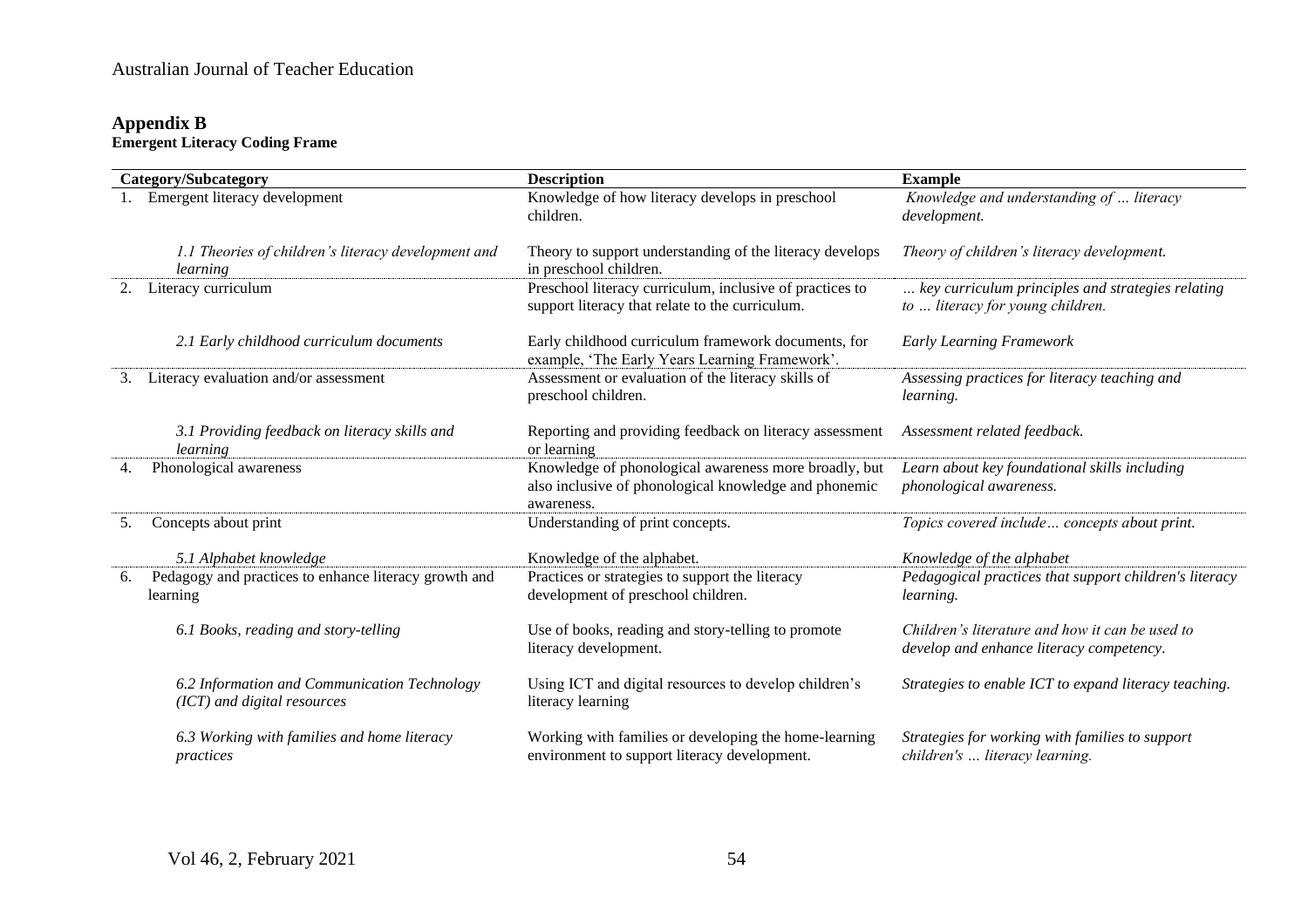|    | 6.4 Creating and promoting a literate-rich<br>environment            | Promoting a literate-rich environment to facilitate<br>language development.                                                                                              | Create literacy-rich settings.                                                                                                 |
|----|----------------------------------------------------------------------|---------------------------------------------------------------------------------------------------------------------------------------------------------------------------|--------------------------------------------------------------------------------------------------------------------------------|
|    | 6.5 Using arts and crafts                                            | Using arts and crafts to develop literacy skills.                                                                                                                         | Stages of young children's drawing and make links<br>with literacy development.                                                |
|    | 6.6 Music, expressive arts and drama                                 | Use of music, drama or expressive arts to promote<br>literacy growth in preschool children.                                                                               | Music, rhythm, beat and movement will be<br>incorporated as tools of creativity which enhance the<br>development of  literacy. |
|    | 6.7 Play-based learning                                              | Implementation of play-based learning to target literacy<br>skills.                                                                                                       | Implement a play-based  literacy program.                                                                                      |
| 7. | Children's literature and stories                                    | Knowledge of children's literature, books and stories.                                                                                                                    | Develop and deepen preservice teachers' knowledge<br>of children's literature.                                                 |
|    | 7.1 Critiquing children's literature                                 | Understanding how to evaluate children's literature for<br>quality.                                                                                                       | Read and critique a wide range of children's<br>literature, consider what constructs quality<br>children's literature.         |
|    | 7.2 Using different genres and book types                            | Knowledge of different genres and types of children's<br>literature (e.g. picture books, traditional tales), as well as<br>different types of text (digital, multimodal). | Develop knowledge of the diversity of genres in<br>children's literature.                                                      |
|    | 7.3 Selecting appropriate literature                                 | Developing knowledge and understanding to select<br>appropriate children's literature.                                                                                    | Criteria for selecting literature for children from<br>birth.                                                                  |
| 8. | Reading skills: Development and/or teaching                          | Understanding of preschool reading processes and<br>pedagogy.                                                                                                             | Teaching of reading and how children learn to read.                                                                            |
| 9. | Writing skills: Development and/or teaching                          | Understanding of preschool writing processes and<br>pedagogy.                                                                                                             | Teaching  writing in the prior to school setting.                                                                              |
|    | 10. Visual literacy (viewing skills): Development and/or<br>teaching | Understanding of preschool viewing (visual literacy) and<br>pedagogy.                                                                                                     | Strategies for teaching and learning of  viewing in<br>the early years.                                                        |
|    | 11. Supporting literacy diversity                                    | Supporting the literacy learning and development of<br>preschool children from diverse backgrounds, and with<br>varied literacy skills.                                   | Pedagogical responses to meeting diverse literacy<br>needs of students.                                                        |
|    | 11.1 Children with differing literacy abilities                      | Supporting children with a diverse range of literacy<br>skills.                                                                                                           | Lessons that meet diverse literacy learning needs.                                                                             |